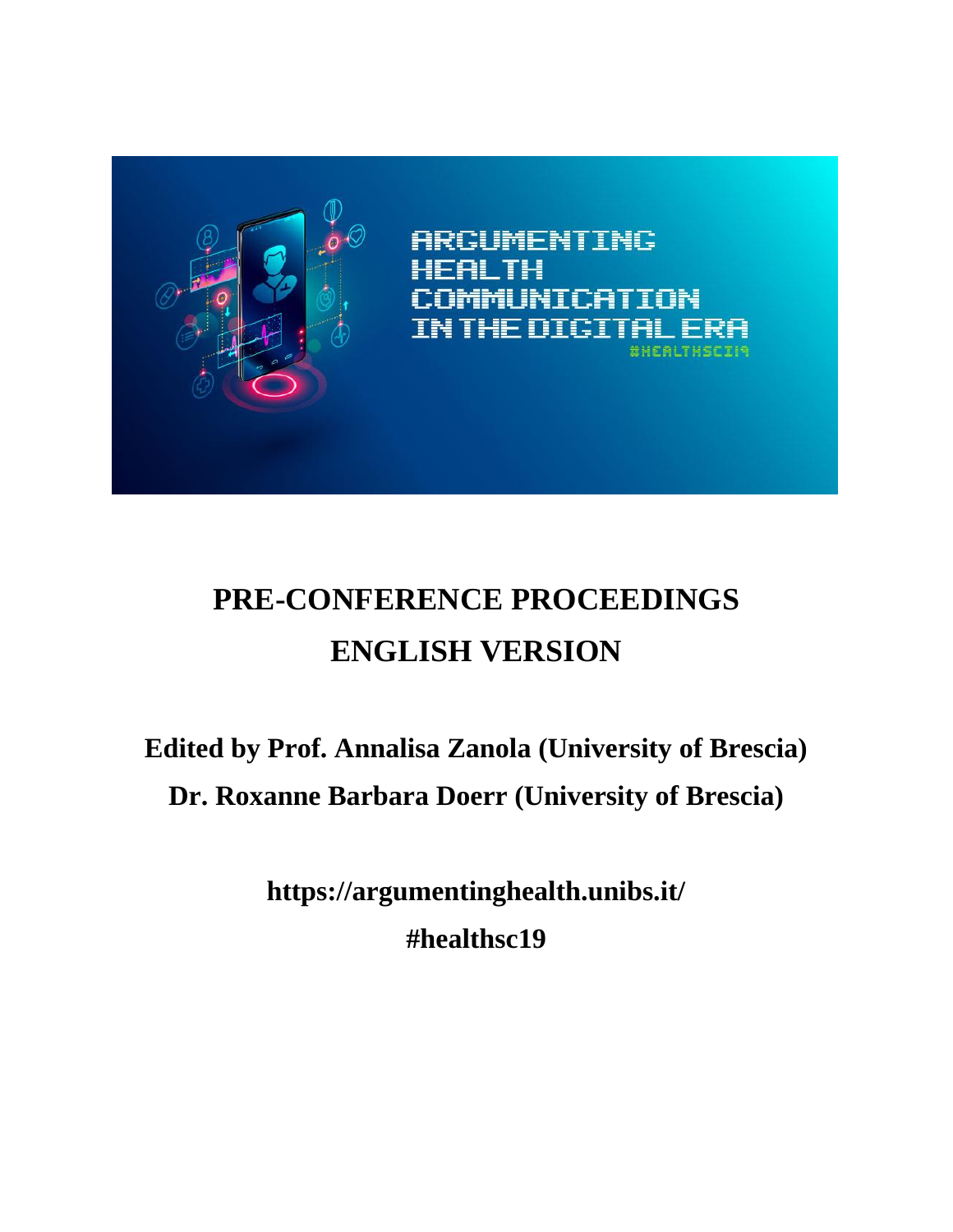# **Argumenting Health Communication in the Digital Era**

**13th September 2019**

# **Hosted by the University of Brescia (Department of Economics and Management)**

in collaboration with

Medical and Surgical Specialties, Radiological Sciences, and Public Health Department of the University of Brescia

British Association for Applied Linguistics (BAAL)

Associazione Nazionale Assistenti Sanitari (AsNAS)

Accademia Lombarda della Sanità Pubblica

School of Management and Advanced Education (SMAE)

# **Pre-conference Proceedings**

# **Edited by Prof. Annalisa Zanola (University of Brescia)**

# **Dr. Roxanne Barbara Doerr (University of Brescia)**

<https://argumentinghealth.unibs.it/>

#healthsc19

#### **Presentation:**

In recent years, discourse analysts have taken various approaches to the study of health communication. From the challenges involved in communicating about health in different settings up to the major approaches to health communication that have been taken over the past several decades, with particular attention to Conversation Analysis, Interactional Sociolinguistics, and Narrative Analysis, health communication is breaking new grounds and opening up a new horizon. Moreover, the so-called 'digital era' is undoubtedly affecting health behaviours and healthcare practices, and digital technologies require both discourse analysts and healthcare professionals to expand their perspective beyond traditional doctor–patient communication. The way discourse about health travels "beyond the clinic" needs to be explored, not just across physical settings but also across multiple semiotic modes and media.

New tools, tests and apps are accelerating changes and improving outcomes in health, healthcare and wellness. Technology is growing at an incredibly fast rate, which can help solve the issues of rising healthcare costs, demographics, access to data and so forth, on condition that the entire health communication system is able to keep up with it.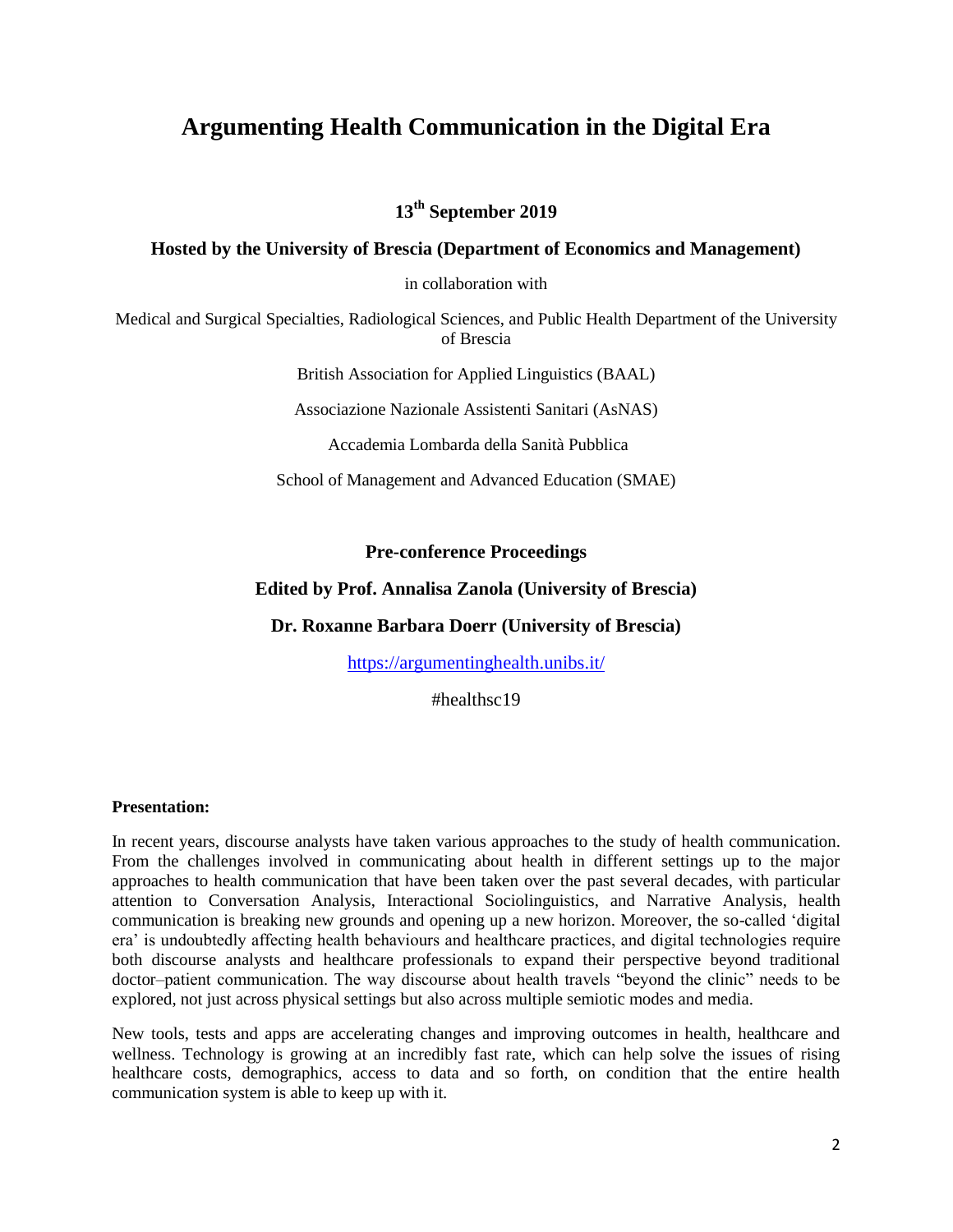#### **PROGRAMME**

08:30 – 09:00: Registration

09:00 – 09:30: Welcome and opening addresses

Prof. Grazia Speranza, Deputy Vice Chancellor of the University of Brescia (Italy)

Prof. Roberto Maroldi, Director of the Department of Medical and Surgical Specialties, Radiological Sciences, and Public Health, University of Brescia (Italy)

Dr. Nelya Koteyko, Convenor of Health&Science Communication SIG, British Association for Applied Linguistics (UK)

Dr. Giuliana Bodini, Associazione Nazionale Assistenti Sanitari ̶AsNAS (Italy)

Prof. Mario Mazzoleni, Director of the School of Management and Advanced Education (SMAE), University of Brescia (Italy)

**Morning session** – Chairs Prof. Annalisa Zanola, Prof. Umberto Gelatti

09:30 – 10:30: *Communicative modes and modalities underpinning expertise and trust in technologymediated healthcare delivery*

Prof. Srikant Sarangi, Professor in Humanities and Medicine and Director of the Danish Institute of Humanities and Medicine/Health (DIHM), Aalborg University (Denmark)

10:30 – 11:30: *Effective public health communication in the era of social media*

Prof. Pier Luigi Lopalco, Professor of Hygiene and Preventive Medicine, University of Pisa (Italy)

11:30 – 12:00: Coffee break

12:00 – 13:00: *Knowledge co-creation in online communities towards a better health services delivery and medical care*

Prof. Sara Rubinelli, President of the International Association for Communication in Healthcare (EACH), University of Lucerne (Switzerland)

13:00 – 13:45: Light lunch

13:45 – 14:00: Greetings from Prof. Carlo Signorelli, Academia Lombarda di Sanità Pubblica (Italy)

#### **Afternoon session** – Chair Prof. Umberto Gelatti

14:00 – 14:30: *Social media and health communication: the role of health institutions*

Dr. Eugenio Santoro, Head of the Laboratory of Medical Informatics, Department of Public Health, IRCCS – Mario Negri Institute – Milan (Italy)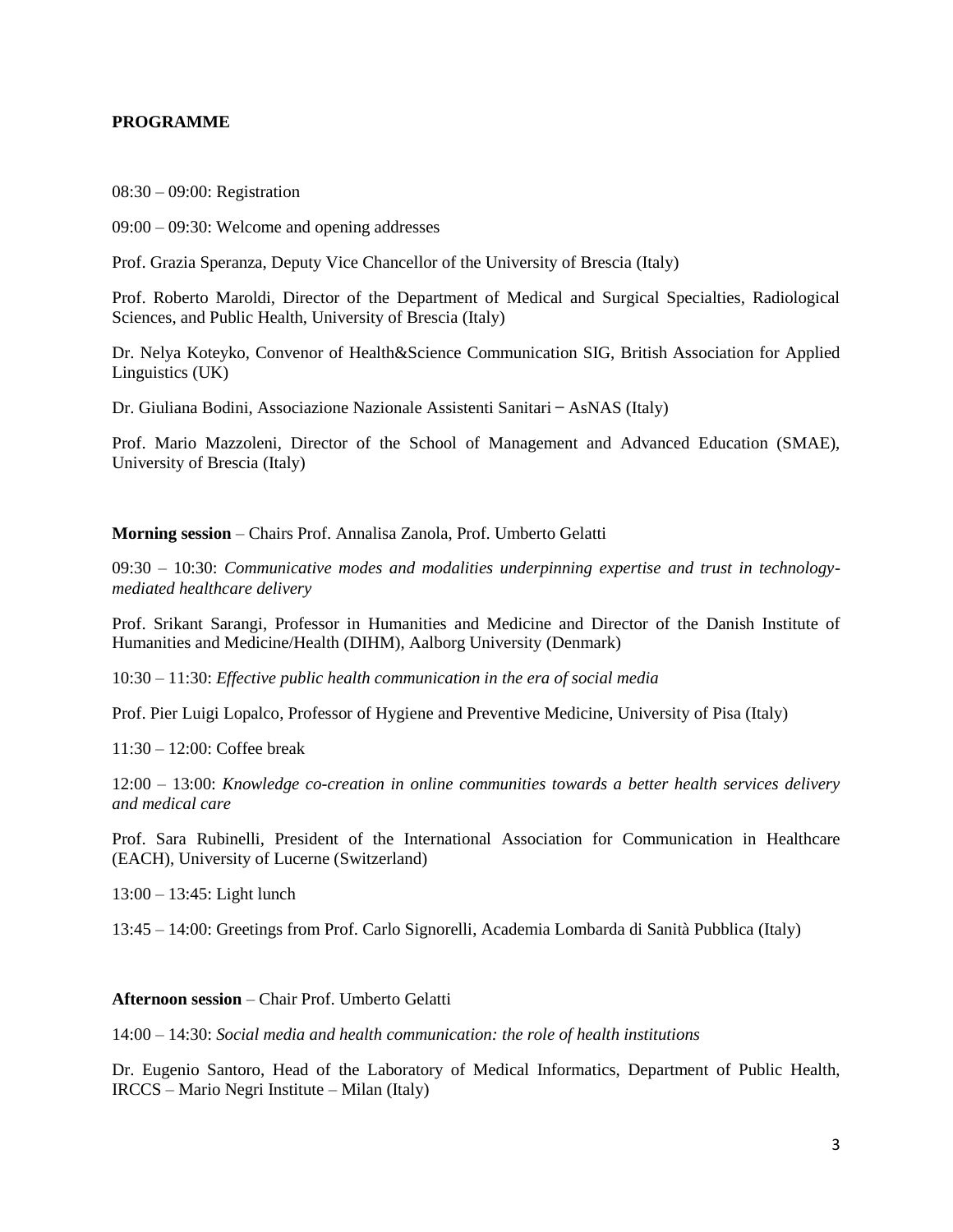#### **14:30 – 16:30: Panel presentations (excluded from ECM credits)**

#### **Panel 1**: Chairs Dr. Loredana Covolo, Dr. Elisabetta Ceretti

14:30 – 15:40 – Women's health

Fatima Alhalwachi (University of London, UK) *"Doctors gave me the 'unexplained infertility' label and off I went to decide what next?! Appraising medical interventions in women's infertility blogs*

Priscilla Biancovilli (University of Pécs, Hungary) *Spreading reliable information on social networks: how can health educators counteract fake news about breast cancer*

Annelies Foccaert (King's College London, UK) *Investigating the diagnosis of autism in women: a sociolinguistic approach to the identity constructions of autistic women on Facebook groups*

15:40 – 16:30 – Digital Health Technology Projects

Alessandra Beretta (University of Brescia, Italy), Elisabetta Ceretti (University of Brescia, Italy), Emanuele Cerquaglia (Social Medica s.r.l., Brescia, Italy), Adelaide Conti (University of Brescia, Italy), Elena Conti (University of Brescia, Italy), Loredana Covolo (University of Brescia, Italy), Luca Damiano (Social Medica s.r.l., Brescia, Italy), Umberto Gelatti (University of Brescia, Italy), Fulvio Guatta (Fleming Tecna, Brescia, Italy), Nicola Mazzini (Fleming Tecna, Brescia, Italy), Massimiliano Pasini (Fleming Tecna, Brescia, Italy), Francesco Rasulo (University of Brescia, Italy), Emiliano Tizi (Società Italiana di Anestesia, Analgesia, Rianimazione e Terapia Intensiva – SIAARTI, Italy), Amedea Ziliani (Social Medica s.r.l., Brescia, Italy) *InEquipe, connecting doctors to help patients: a pilot study*

Presenter: Francesco Rasulo

Karin Bettio, Russo Camela, Alice Florida, Francesco Marini, Elisa Rusconi, Andrea Sales, Martina Tonetto (C.L.A.S., University of Padua, Italy) *The use of the web and social media for health promotion: a project planned and tested by students of the Degree Course in Health Assistance*

Presenter: Francesco Marini

Giovanni Brembilla, Roberto Moretti, Carlo Alberto Tersalvi, Marinella Valoti, Giuseppe Zenoni (ATS Bergamo, Italy) *Moovin' Bergamo*

Presenter: Roberto Moretti

#### **Panel 2**: Chair: Prof. Annalisa Zanola

14:30 – 15:40 – Doctor and Patient Healthcare Communication

Sarah Bigi (University of the Sacred Heart of Milan, Italy), Maria Grazia Rossi (Universidade Nova de Lisboa, Portugal), Elena Vegni (University of Milan, Italy) *Complex decisions in challenging contexts: an analysis of shared decision making between clinicians and couples in assisted reproductive technology encounters*

Presenter: Sarah Bigi

Ida Melander (Örebro University, Sweden) *Self-referral letters: arguing for the need for specialist care*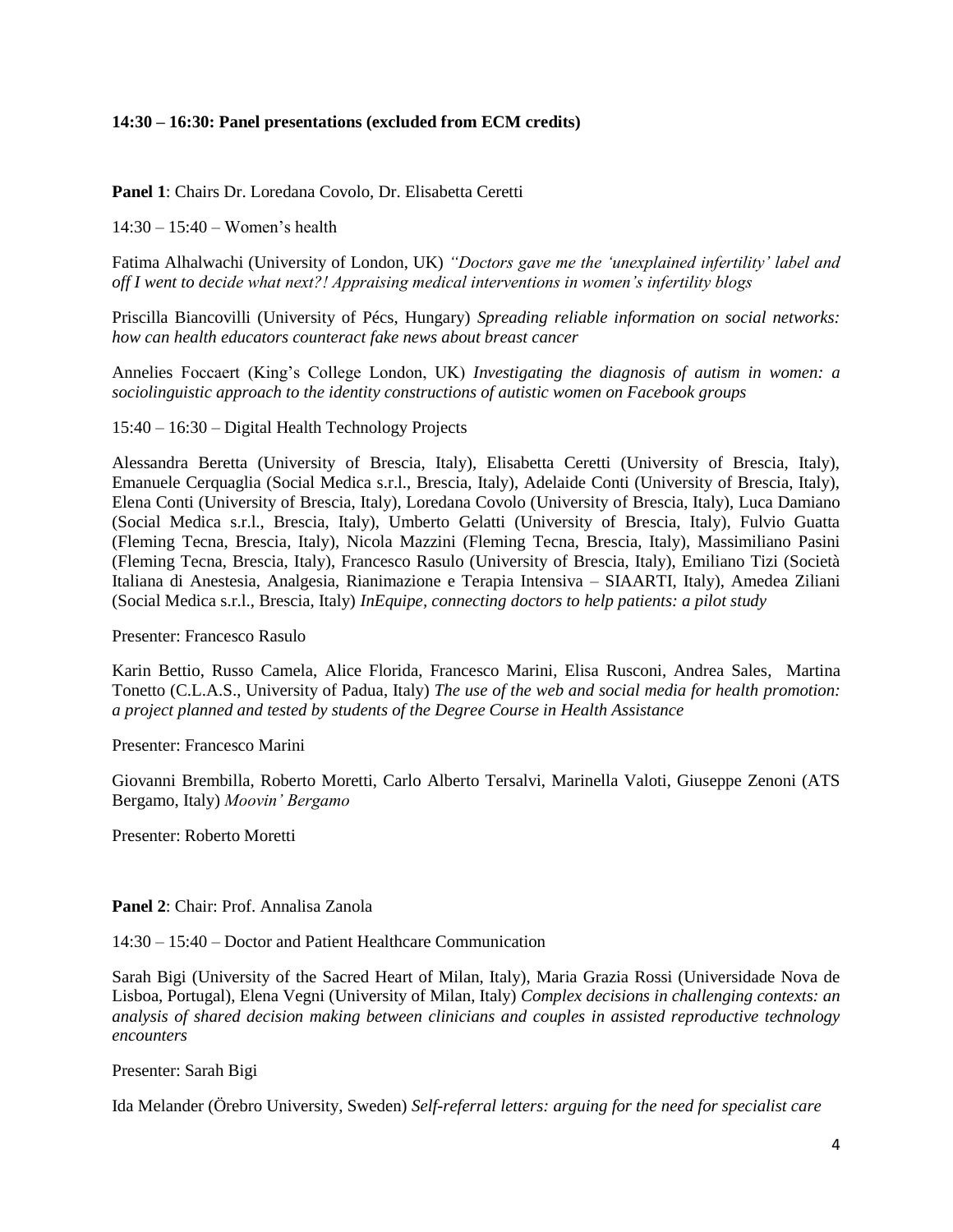Mariana Lazzaro-Salazar (Universidad Católica del Maule, Chile), Małgorzata Sokół (University of Szczecin, Poland), Agnieszka Sowińska (Universidad Católica del Norte, Chile) *Virtual consultations as sites for professional identity negotiation: A comparison of physicians' clinical discussions in blogs and Whatsapp groups in Chile and Poland*

Presenter: Małgorzata Sokół

15:40 – 16:30 – Verbal and Visual Healthcare Representations

Stefania Consonni (University of Bergamo, Italy) *Verbal vs. Visual Epistemicity in Healthcare Discourse: Research articles vs. Digital infographics* 

Rosita Maglie and Laura Centonze (University of Bari 'Aldo Moro', Italy) *Narrative patterns in the digital representation of visual ageism in the media*

Presenter: Rosita Maglie

#### **Panel 3**: Chair: Dr. Roxanne Barbara Doerr

 $14.30 - 15.40 -$  Truthfulness in Online Healthcare

Laura de la Torre Pérez (Hospital Clinic de Barcelona, Spain), Francesca De Nard (University of Milan, Italy), Erica De Vita (University of Pisa, Italy), Robin Thomas (University of Turin, Italy), Ethics and Public Health working group (Universities of Bologna, Genoa, Milan, Milan Bicocca, Pisa, Siena, Rome Tor Vergata, Turin, Italy) *The importance of being earnest: European Public Health residents' opinions on the ethics of online medical debunking*

Presenter: Francesca De Nard

Emma Putland (University of Nottingham, UK) *Consult the public?! What combining researcher analysis and interviewee responses can help illuminate about media representations and public understandings of (people with) dementia*

Carlotta Fiamminghi (University of Milan, Italy) *The "vaccine controversy" on the World Wide Web*

15:40 – 16:30 – Weight Issues in Social Media

Gavin Brookes (Lancaster University, UK) *Obesity in the news: A corpus-based comparison of tabloids and broadsheets in the UK*

Katherine Irons (University of Nottingham, UK) *'Science Sells the Skinny': A multimodal critical discourse analysis (MCDA) of online herbal weight loss advertisements*

# **Closing remarks**

16: 30 – 17:00: Prof. Pier Luigi Lopalco, Prof. Sara Rubinelli, Dr. Eugenio Santoro, Prof. Srikant Sarangi, Prof. Annalisa Zanola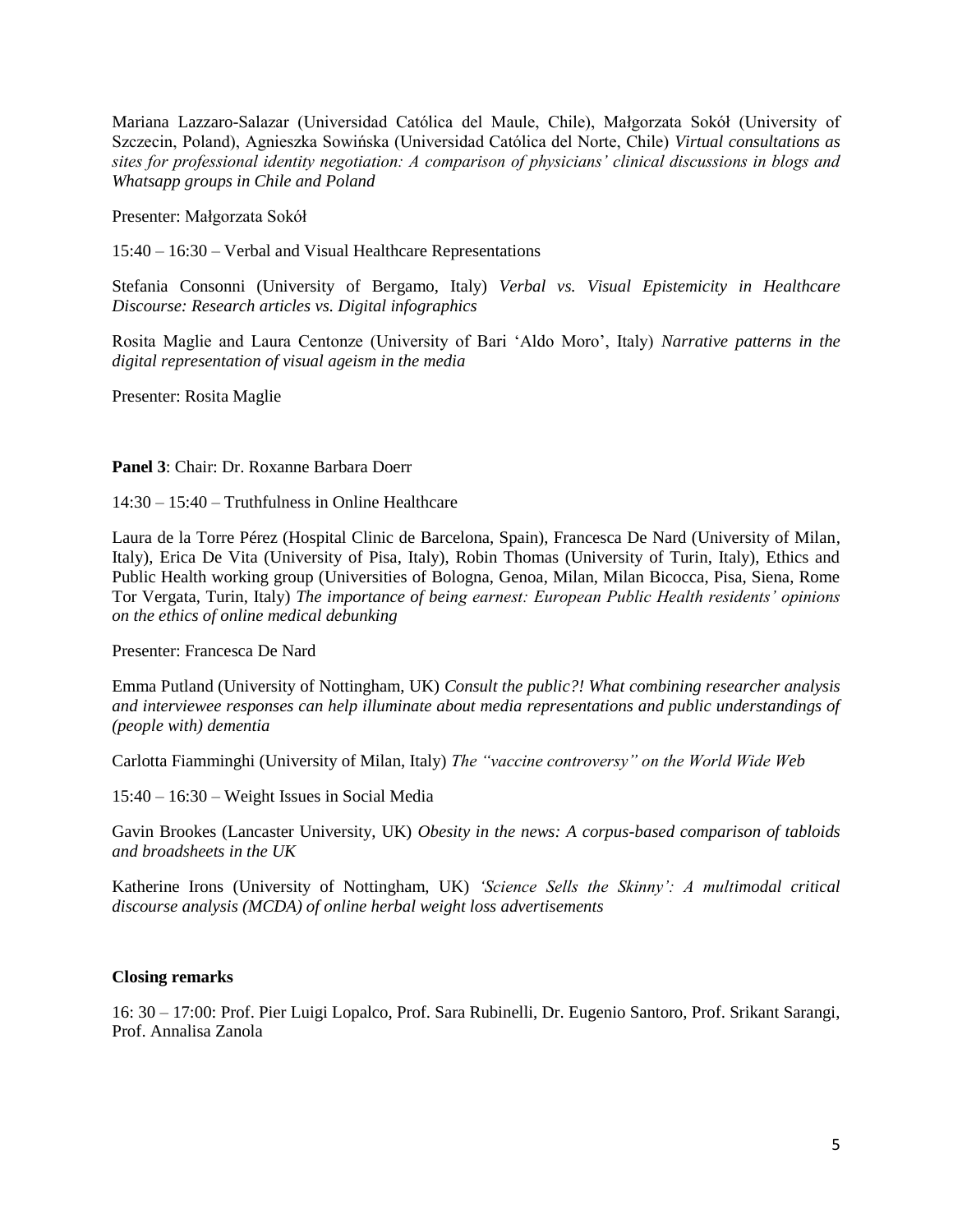#### **CONFIRMED KEYNOTE SPEAKERS**



# **Prof. Srikant Sarangi, Professor in Humanities and Medicine and Director of the Danish Institute of Humanities and Medicine/Health (DIHM), Aalborg University (Denmark)**

Srikant Sarangi is Professor in Humanities and Medicine and Director of the Danish Institute of Humanities and Medicine (DIHM) at Aalborg University, Denmark (www.dihm.aau.dk). Between 1993 and 2013, he was Professor in Language and Communication and Director of the Health Communication Research Centre at Cardiff University (UK), where he continues as Emeritus Professor. Beginning 2017, he is also Adjunct Professor at Norwegian University of Science and Technology (NTNU), Norway, Visiting Professor at University of Jyväskylä, Finland and Visiting Professor at the College of Medicine, Qatar University. In recent years, he has been Visiting Professor under the Academic Icon scheme at University of Malay, Malaysia (2013-2015) and Visiting Research Professor, Centre for the Humanities and Medicine, The University of Hong Kong (2013-2016).

In 2012, he was awarded the title of 'Fellow' by the Academy of Social Sciences, UK. In 2015, he was elected as a 'Foreign Member' of The Finnish Society of Sciences and Letters (Societas Scientiarum Fennica).

His research interests include: institutional and professional discourse from an applied linguistics perspective (e.g., health, social welfare, bureaucracy, education etc.); communication in genetic counselling, HIV/AIDS, telemedicine, primary care and palliative care; communication ethics; teaching and assessment of consulting and communication skills; language and identity in public life; intercultural pragmatics. He has held several project grants to study various aspects of health communication.

He is author and editor of twelve books, guest-editor of nine journal special issues and has published more than 250 journal articles and book chapters in leading journals. In addition, he has presented more than 1000 papers (including plenaries, keynotes, masterclasses and workshops) at international conferences and other forums. He is the editor of *TEXT & TALK: An Interdisciplinary Journal of Language, Discourse and Communication Studies* as well as founding editor of both *Communication & Medicine* and *Journal of Applied Linguistics and Professional Practice.*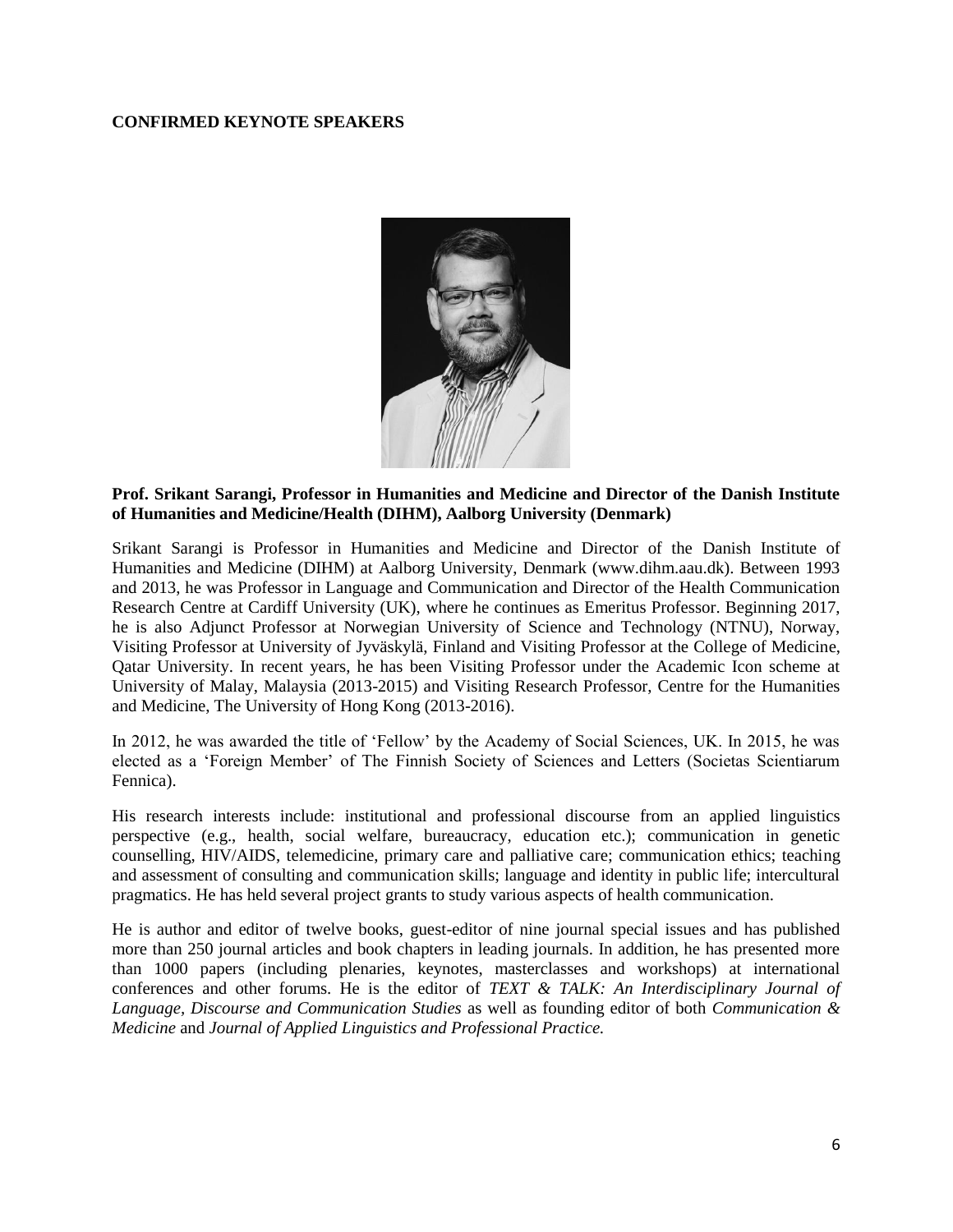# *Title of presentation: Communicative modes and modalities underpinning expertise and trust in technology-mediated healthcare delivery*

The contemporary society is characterised as 'the information age', which logically extends to what may be labelled 'the health information age'. The internet-mediated information revolution has led to different trajectories of science communication including the public health domain as well as healthcare delivery such as digital consultations, electronic patient records, mobile health apps, e-health forums, blogs, askthe-expert websites and multi-professional video conferences. Over the years language and communication researchers have embraced this opportunity to study the transformed modalities occasioned by and mediated through information communication technology.

Beginning with a critical appraisal of the pros and cons of accessibility of health information via the internet, I single out two attendant themes for particular attention – dispersion of expertise and dissolution of trust. I will address this interlaced phenomenon by drawing on an ongoing emergency medical services (EMS) project where the traditional telephone remains one of the main tools available for the call taker (the nurse professional) and the caller to communicate important information. However, the decisionmaking protocol guiding the institutional response (e.g. dispatch of ambulance with/without paramedical and medical personnel and pre-hospital readiness) is mainly mediated digitally. As far as the call taker is concerned, the coupling of digital affordance and reliance on verbal communication necessarily requires the retuning of 'communicative expertise-cum-efficacy' vis-à-vis trustworthiness/credibility. With illustrative exemplars, I will reflect on how the absence of optimal visibility and physical proximity is managed interactionally and the extent to which such practices may mutate as emergency medical services go digital in the coming years.



# **Prof. Sara Rubinelli, President of the European Association for Communication in Healthcare (EACH), University of Lucerne (Switzerland)**

Sara Rubinelli holds a degree in Classics and Philosophy from the Catholic University of Milan (Italy) and a PhD from the University of Leeds (UK) in the areas of argumentation theory, persuasion and rhetoric. Since September 2009 she is Scientific Coordinator of the Human Functioning Unit at Swiss Paraplegic Research (Switzerland) and leads there the Person-Centered Healthcare Group. Since September 2012 she is Assistant Professor in Health Sciences with a focus in health communication at the Department of Health Sciences and Medicine of the University of Lucerne (Switzerland). Since September 2016 she is President-elect of the European Association for Communication in Healthcare (EACH) and holds the scientific direction of the Observatory for Research and Practice of Medical Humanities of the Fondazione Sasso Corbaro (Switzerland).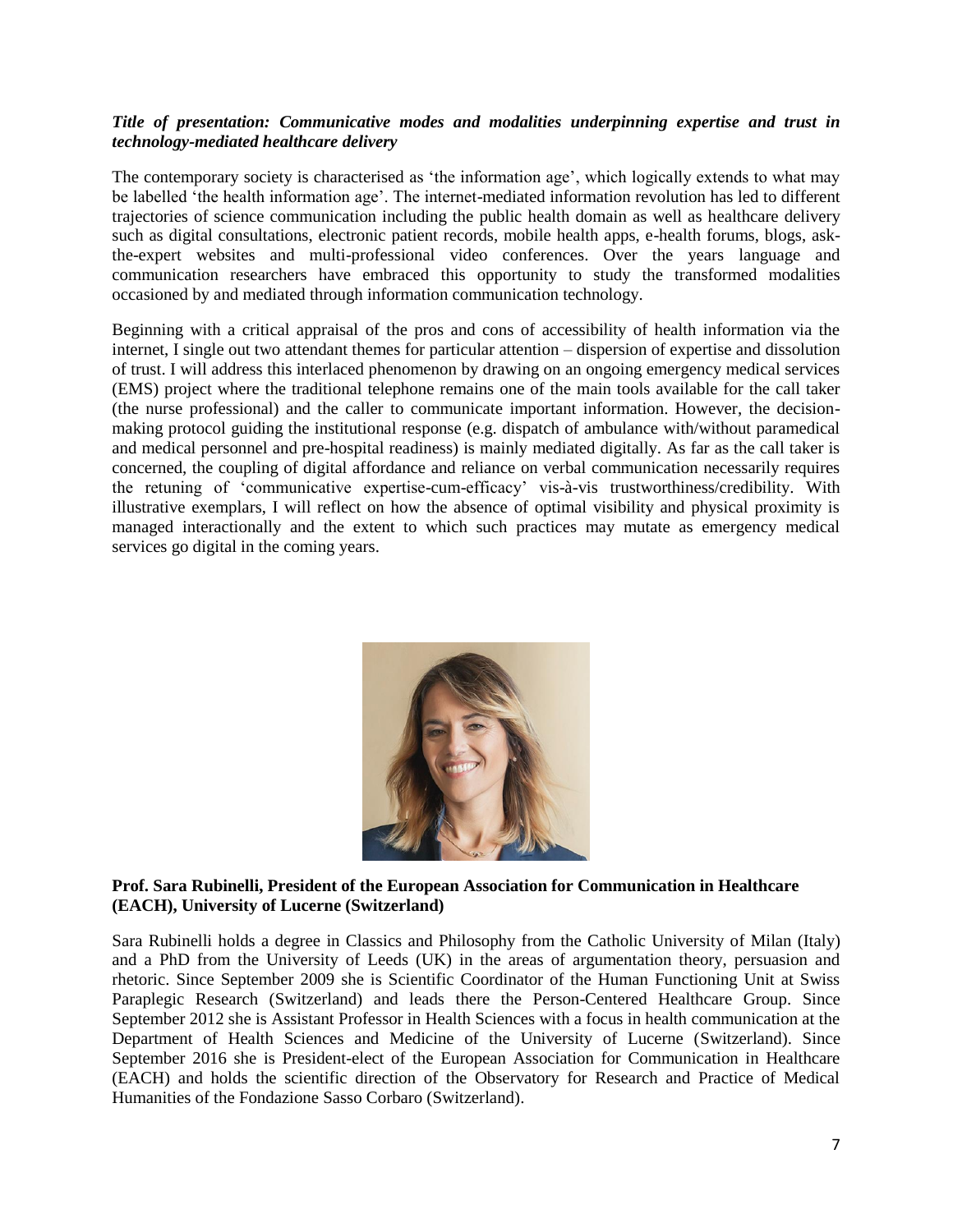# *Title of presentation: Knowledge co-creation in online communities towards a better health services delivery and medical care*

In recent decades, the traditional paternalistic approach to medical consultation has shifted towards a patient-centered one, where patients are required to play an increasingly active role in the decisionmaking regarding their health. The dissemination of health information and advances in health literacy research and practice have assisted some patients in building an expertise that goes beyond a simple knowledge of symptoms and enters the domain of self-management. The digital revolution has brought increased attention to the phenomenon of lay expertise, where patients who are active in online channels become a source of information regarding health conditions and treatments for their peers. While patients do seek peer advice online, it is unclear how online lay expertise should be evaluated and how expert patients can be integrated as stakeholders in healthcare systems to benefit from their knowledge and experience.

The objectives of this presentation are, first, to provide a historical and sociological analysis of the shift of the patient's role from 'user' to 'provider' of health information. Second, the focus is on the value of working together with active patients to get unique insight into the lived experience of health. Indeed, for many decades, and to some extent also today, health promotion communicates to its audience through a more or less explicit top-down approach that does not always account for the existential challenges of living with a health condition. Third, this presentation highlights some starting points for health institutions to co-design health information and health communication in partnership with patients, rather than involving them merely in samples for research studies.



# **Prof. Pier Luigi Lopalco, MD, Professor of Hygiene and Preventive Medicine, University of Pisa (Italy)**

Pier Luigi Lopalco currently teaches at the University of Pisa. He has been leading the Section for Scientific Assessment at the European Centre for Disease Prevention and Control. The mission of the Scientific Assessment Section is to fulfill the ECDC mandate in the area of scientific advice by delivering high quality scientific outputs and keeping high the ECDC presence in the European scientific community, with a particular focus on evidence-based prevention. He was previously Head of the Vaccine Preventable Disease Programme at the ECDC. His specialities include epidemiology, vaccine programmes, public health programmes, and scientific advice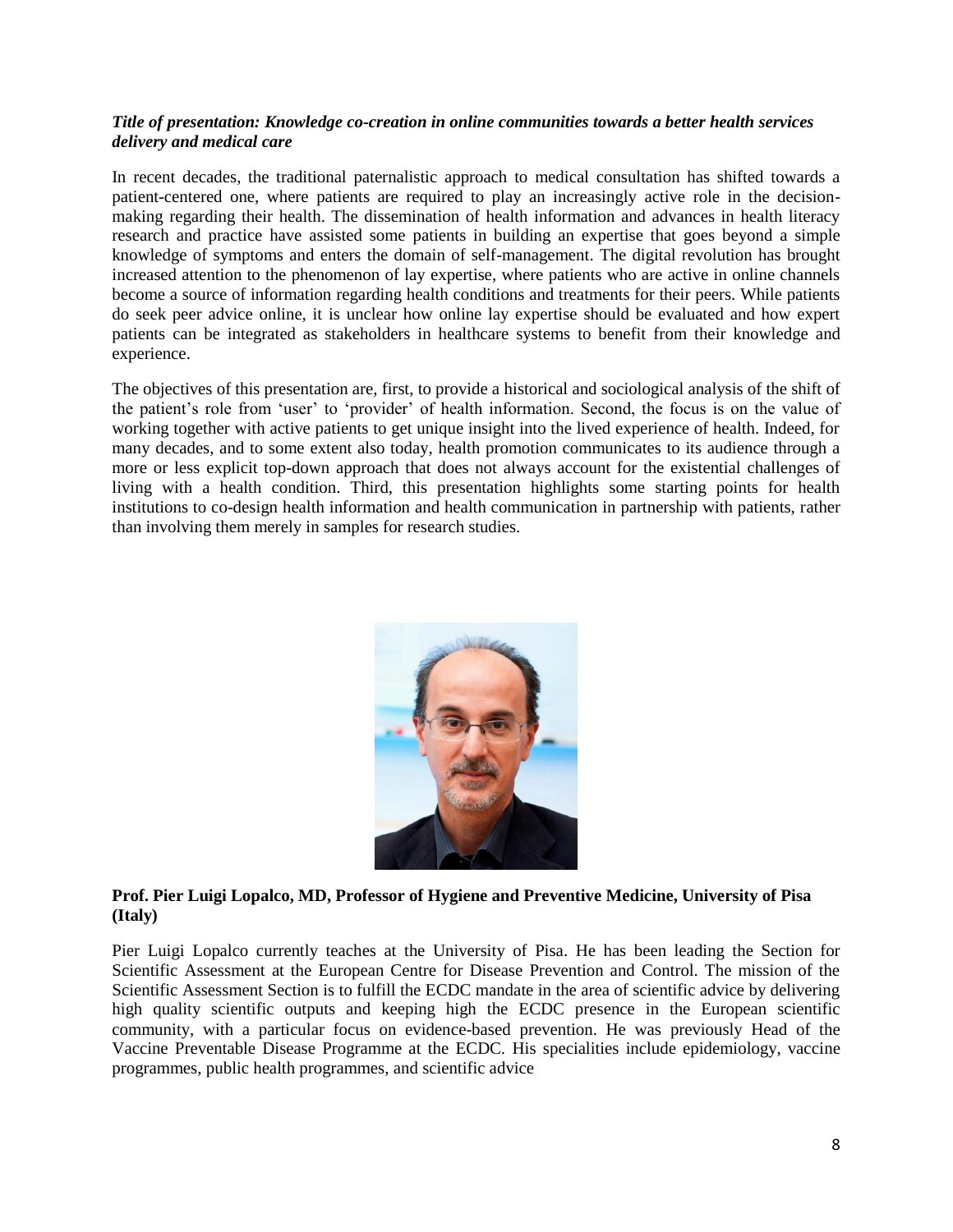# *Title of the presentation: Effective public health communication in the era of social media*

Effective communication is a main determinant of success of public health interventions. Accessing high quality information on health matters is also a fundamental right of the citizen. The internet revolution can be a double-sided coin for public health. On one hand, health information on the internet cannot be either controlled or checked and the spread of fake news and misinformation is very easy on social media. Moreover, there are mechanisms – such as echo-chambers or filter-bubbles – that make it very difficult for the user to get out of wrongly informed communities once trapped inside them. On the other hand, communication on social media may represent a great opportunity for public health, giving the possibility to reach a large population with the correct message and with a relatively low cost. Communication on social media has its own rules. It is thoroughly different form traditional communication and requires specific training. But the only way for public health to counteract misinformation on social media is to be present and proactive. The use of champions, alliance with civil society, and partnerships with institutional communication agencies like broadcast and newspaper companies, should be part of the communication strategies aimed at promoting public health.



# **Dr. Eugenio Santoro, Head of the Laboratory of Medical Informatics, Department of Public Health, IRCCS – Mario Negri Institute, Milan (Italy)**

Eugenio Santoro is the Head of the Laboratory of Medical Informatics at the Department of Public Health of the Institute of Pharmacological Research (IRCCS - Mario Negri Institute). His research has focused on the Internet, Web 2.0 and social media, as well as their use in the medical field, since 1995. He delivers courses in various university masters courses in scientific communication and medical research and is the author of numerous articles and books.

# *Title of the presentation: Social media and health communication: the role of health institutions*

In a world where communication is increasingly dominated by the use of social media, the Italian Local Health Autorities (ILHA) struggle to find the right direction. Even if the number of ILHAs that has opened at least one account on the main social media platforms has increased during the last two years (with particular attention to Facebook, Twitter and Instagram), only few of them use these communication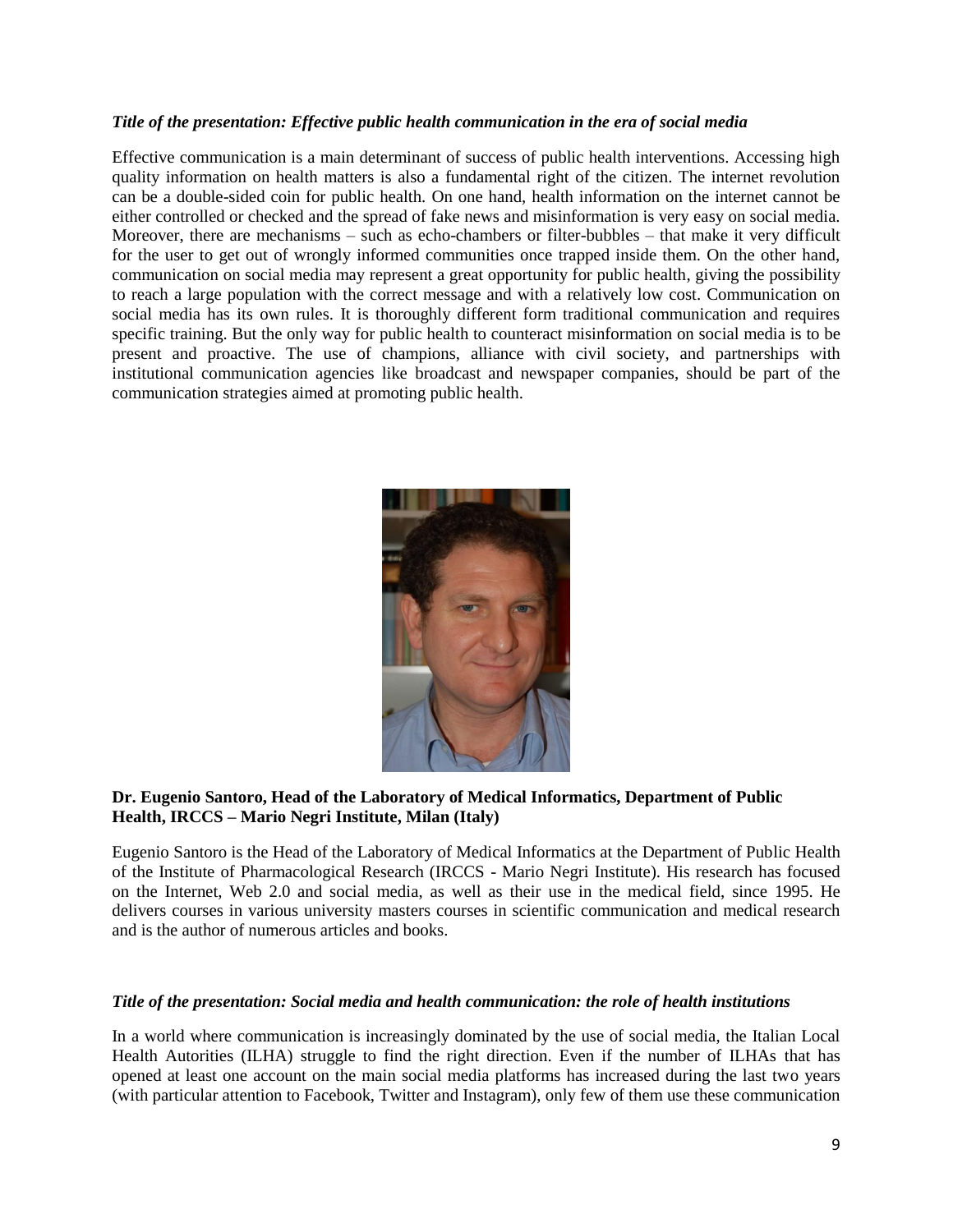tools to promote health, to improve patients' empowerment and to encourage citizens' participation, preferring to use them in favor of purely institutional communication. Even where social media platforms are used, the engagement rate (i.e. active involvement evaluated by counting the number of reactions such as "likes", "shares" and "comments" to published posts) is particularly low. These are some of the results of the "Communication, social media and health: a research focus" survey conducted by the Laboratory of Medical Informatics of the Mario Negri Institute for Pharmacological Research- IRCSS which will be presented during the conference.

# **SCIENTIFIC BOARD**

#### *Economics and Management Department:*

University of Brescia

Prof. Annalisa Zanola

Dr. Roxanne Barbara Doerr

# *Medical and Surgical Specialties, Radiological Sciences, and Public Health Department:*

University of Brescia Prof. Umberto Gelatti

Dr. Loredana Covolo

Dr. Elisabetta Ceretti

# *British Association for Applied Linguistics (BAAL):*

Dr. Daniel Hunt, University of Nottingham, Faculty of Arts

Dr. Nelya Koteyko, British Association for Applied Linguistics – BAAL, Queen Mary University of London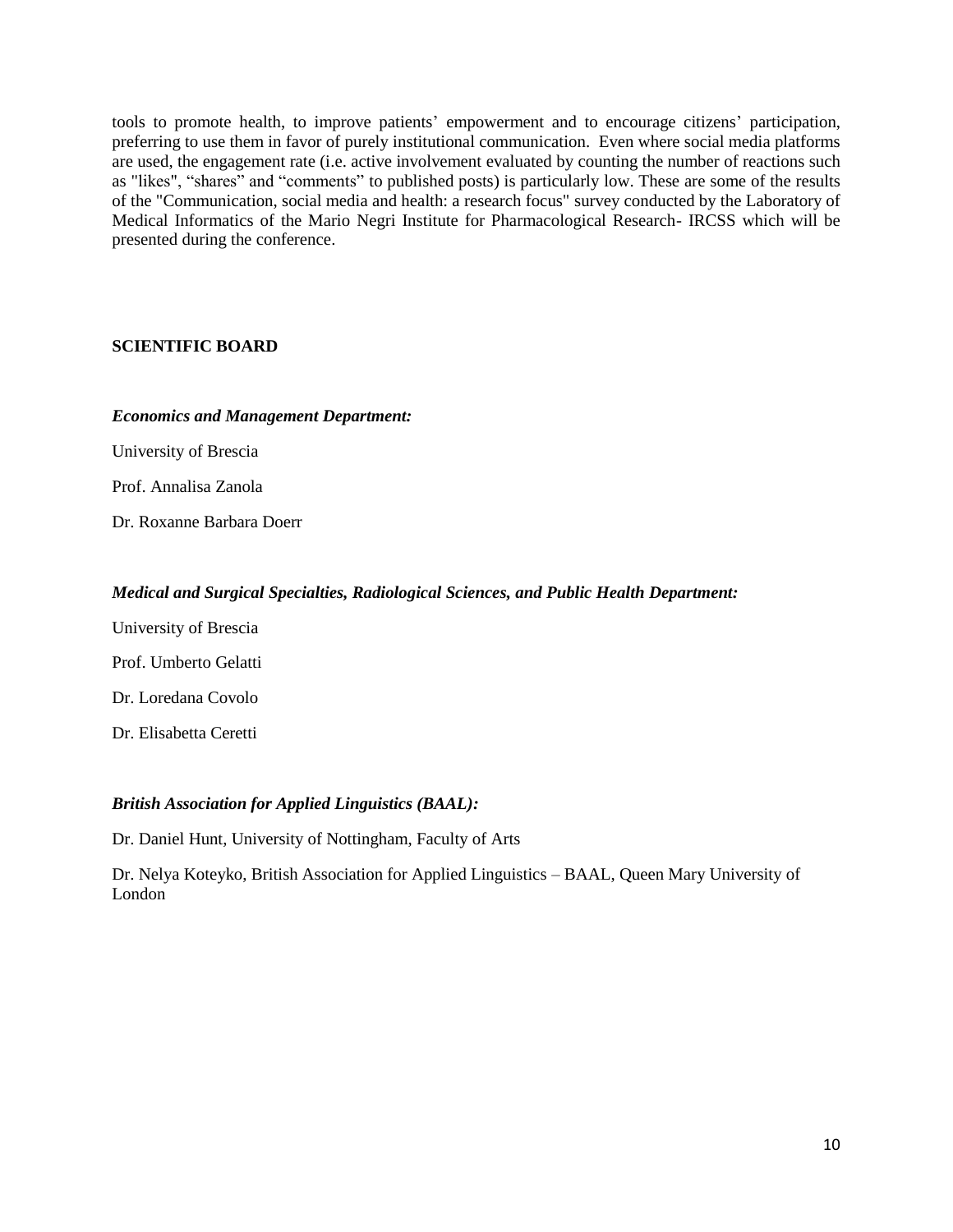#### **PANEL PRESENTATION ABSTRACTS:**

#### **Alhalwachi, Fatima**

Birkbeck College, University of London, UK

# *Doctors gave me the unexplained infertility' label and off I went to decide what next?!": Appraising medical interventions in women's infertility blogs*

Based within a social constructionist paradigm and anchored on constitutive studies of research on identity within sociolinguistics and communication studies, this paper uses a context based, socially oriented small story narrative analysis approach (Bamberg and Georgakopoulou 2008) to look at how infertile women construct their positions in relation to medical discourses in their personal blogs. This study is part of a larger thesis that looks at the social, cultural, religious and personal aspects of infertile Muslim women's discursive constructions in a corpus of 411 posts from 10 bloggers, exploring how these women negotiate and position themselves in relation to others and to the master discourses available to them. Drawing on theories of positioning (Davies and Harre 1990; Bamberg 1994, 2007; 2008), it looks at the micro and macro structural forces operating on the moment-to-moment discursive act of storytelling. The analysis offers a lens into the medical, social, cultural, and personal aspects that emerge from and contribute to the various discursive constructions and negotiations of 'self' and 'other'. It investigates tensions expressed in the performance of women's identities as they report on medical experiences/personas, and how they use those stories/discourses to build rapport, call for support, reappraise the social order and call for positive change. Major findings reveal that assumptions around infertility treatment that women report on in the 'real' social world extend to the online world, yet the online world offers spaces that are used to reappraise medical interventions and to offer support to other infertile women.

# **Beretta, Alessandra<sup>1</sup> ; Ceretti, Elisabetta<sup>3</sup> ; Cerquaglia, Emanuele<sup>2</sup> ; Conti, Adelaide<sup>4</sup> ; Conti, Elena<sup>1</sup> ; Covolo, Loredana<sup>3</sup> ; Damiano, Luca<sup>2</sup> ; Gelatti, Umberto<sup>3</sup> ; Guatta, Fulvio<sup>5</sup> ; Mazzini, Nicola<sup>5</sup> ; Pasini, Massimiliano<sup>5</sup> ; Rasulo, Francesco A.<sup>1</sup> ; Tizi, Emiliano<sup>6</sup> ; Ziliani, Amedea<sup>2</sup>**

<sup>1</sup> Division of Anesthesiology, Intensive Care,  $\&$ amp; Emergency Medicine - Spedali Civili Hospital – Department of Medical and Surgical Specialties, Radiological Sciences and Public Health – University of Brescia, Italy

<sup>2</sup> Social Medica s.r.l., Brescia, Italy

<sup>3</sup> Unit of Hygiene, Epidemiology and Public Health - Department of Medical and Surgical Specialties, Radiological Sciences and Public Health – University of Brescia, Italy

<sup>4</sup> Institute of Forensic Science- Department of Medical and Surgical Specialties, Radiological Sciences and Public Health – University of Brescia, Italy

<sup>5</sup> Fleming Tecna, Brescia, Italy

<sup>6</sup> Executive Officer of the Italian Society of Anesthesiology and Intensive Care (SIAARTI)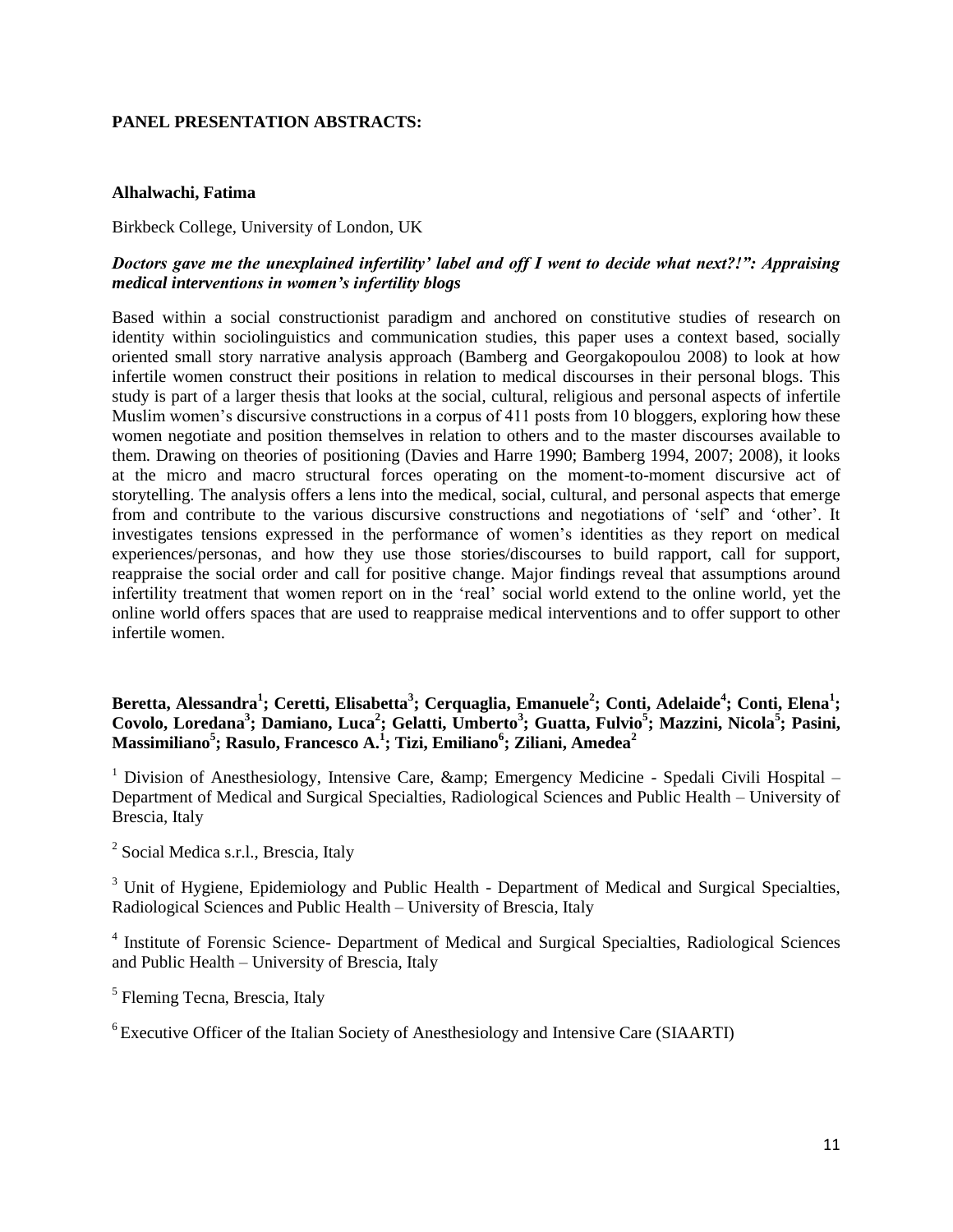#### *InEquipe, connecting doctors to help patients: a pilot study*

In the last decade, a growing number of healthcare professionals have adopted WhatsApp in their daily work as a platform for information exchange, and interpersonal communication. However, ethical use of this social media and its impact in terms of improvement of the quality of health services is still unclear. *InEquipe* is an app designed to promote communication between doctors, doctors and scientific societies, with characteristics similar to WhatsApp but in a perspective of safety and protection of patient privacy and improvement of health service quality.

The aim of the study is to evaluate the *InEquipe* app in a hospital setting of anaesthesiologists belonging to the Italian Society of Anesthesiology and Intensive Care, SIAARTI (Società Italiana di Anestesia, Analgesia, Rianimazione e Terapia Intensiva), in terms of usability of the *InEquipe* app. Furthermore, the perception of doctors on how the use of the app can contribute to improve knowledge and the quality of health services from different point of view will be evaluated.

A multi-center pilot study will be conducted in three Italian hospitals (Brescia, Napoli and Palermo) enrolling a sample of about 300 doctors, specialists and in training registered with SIAARTI. Participants will be followed up until 6 months after a preliminary phase in which profiling of participants and usability of the app will be assessed. A questionnaire on the perception of participants regarding the use of the *inEquipe* app will be distributed at months 3 and 6 of the follow-up. In particular, the study will allow to understand how the app can contribute to: increase knowledge and improve clinical practice, through a process of support to the doctor's therapeutic-managerial choices; support the training course for medical specialists and doctors in training through participation in a restricted medical community; improve adherence to patient privacy regulations; reduce medical errors and clinical risk and improve the appropriateness of prescriptions.

# **Bettio, Karin; Camela, Russo; Florida, Alice; Marini, Francesco; Rusconi, Elisa; Sales, Andrea; Tonetto, Martina**

# C.L.A.S., University of Padua, Italy

# *The use of the web and social media for health promotion: a project planned and tested by students of the Degree Course in Health Assistance - University of Padua*

Project of the third year students of the Degree Course in "Public and Community Health" of the Conegliano headquarter of the University of Padua. In a seminar on communication techniques and use of the web, the students, through 4 communication systems created using the web and social media (web site, Instagram and Facebook), to divide empowerment into four issues. The subjects were chosen by the students and are related to health promotion: porn revenge, travel vaccinations, a "health camp" for children and safe driving. Throughout the development of the project, content management techniques, planning, internal communication and work organization typical of a modern communication system, were applied. The four profiles have developed and are developing different communication strategies. The results consist in a constant growth of attention to profiles by the social media audience involved, thanks to suitable languages and the native skills use of the tool. This experimental project highlights the presence and use among students of skills that did not previously exist and have not yet been mapped in university curricula. Such skills, in an increasingly digital world where communication becomes increasingly pervasive, appear necessary in a modern context of health promotion.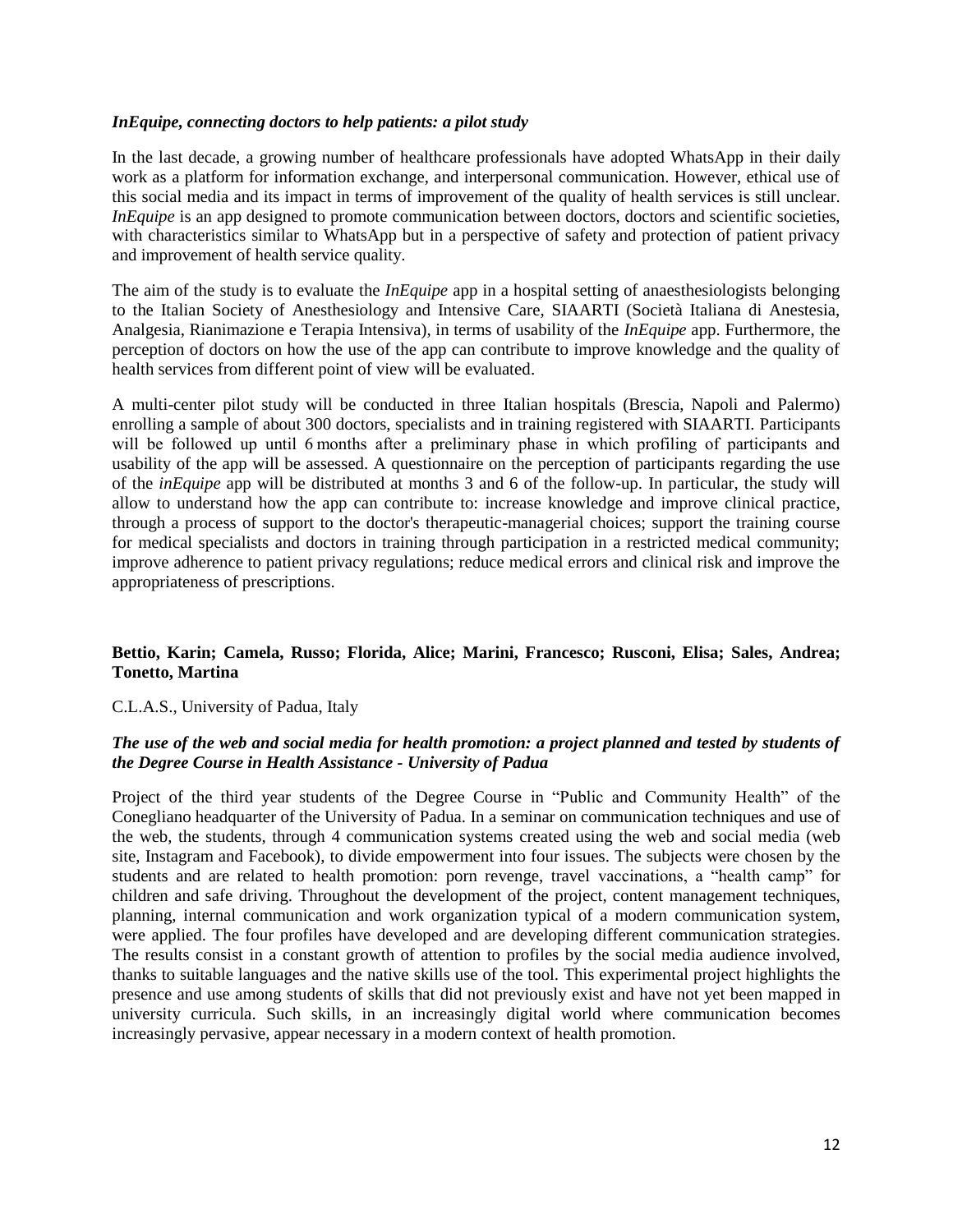#### **Biancovilli, Priscila**

#### University of Pécs, Hungary

# *Spreading reliable information on social networks: how can health educators counteract fake news about breast cancer*

In the last years, social networking sites (SNSs), online services that allow users to connect with other individuals through different ways, such as audio, video and text, have emerged as powerful health communication platforms. An increasingly documented component impacting information-sharing on SNSs is the so-called "fake news" phenomenon, which often uses sensationalism and fabricated headlines to catch the attention of readers. In this context, efforts must be doubled to better communicate medical advances accurately to the lay public and to patients to ensure that genuine knowledge can be separated from false material. Breast cancer is the most commonly occurring cancer in women and the second most common cancer overall. The aim of our study is to offer useful insights on how to improve communication regarding breast cancer by discovering the effect of fake news. We use a mixed-methods approach, comprising a qualitative and quantitative study with a descriptive purpose. We intend to develop and apply questionnaires that will investigate what motivates lay people (of different age groups and backgrounds) to share content in SNSs, and their knowledge about risk factors and treatment of breast cancer. Moreover, we will analyse the news stories on breast cancer – in English – shared on Facebook and Twitter in the year 2018. The idea is to check which news generated the most engagement and if they are accurate (verified) or inaccurate (partially or completely fake). The main goal of the presentation is to offer a framework for the study.

# **Bigi, Sarah<sup>1</sup> ; Rossi, Maria Grazia<sup>2</sup> ; Vegni, Elena<sup>3</sup>**

- <sup>1</sup> University of the Sacred Heart, Milan, Italy
- <sup>2</sup> Universidade Nova de Lisboa, Portugal
- <sup>3</sup> University of Milan, Italy

# *Complex decisions in challenging contexts: an analysis of shared decision making between clinicians and couples in assisted reproductive technology encounters*

Shared decision making is an ethical and viable practice within clinical encounters (Kaldjian 2017; Scalia & Elwyn 2017). However, many challenges still remain to its implementation in clinical practice (Scalia & Elwyn 2017; Légaré et al. 2018). Descriptions of the components of shared decision making have been put forward by Epstein & Street (2011) and Elwyn & Miron-Shatz (2010), highlighting in particular the role of information sharing. This phase in the deliberation process can also imply risks, as Gulbrandsen et al. (2016) point out, because the information overload can make patients feel uncertain and vulnerable. What seems to be lacking is a deeper inquiry into the role of the argumentative component of deliberation (Bigi 2016). In this paper, we aim to analyze deliberation sequences in the context of assisted reproductive technology (ART). In this setting, clinical issues are deeply intertwined with emotional and psychological aspects so that the process of decision making may involve complex and difficult considerations. Studies report low treatment success rates and high levels of stress for couples (Gameiro et al. 2012). Poor communication with clinicians could be one of the reasons leading to end treatment or change clinics (Gameiro et al., 2013; 2012). Replicating an analysis that has yielded interesting results on a different clinical corpus (Lamiani et al. 2017), we aim to apply the model of the deliberation dialogue (Walton, Toniolo & Norman 2014) to a corpus of transcripts of interactions in ART in order to investigate the role of argumentation in deliberation sequences and potentially identify implementation challenges.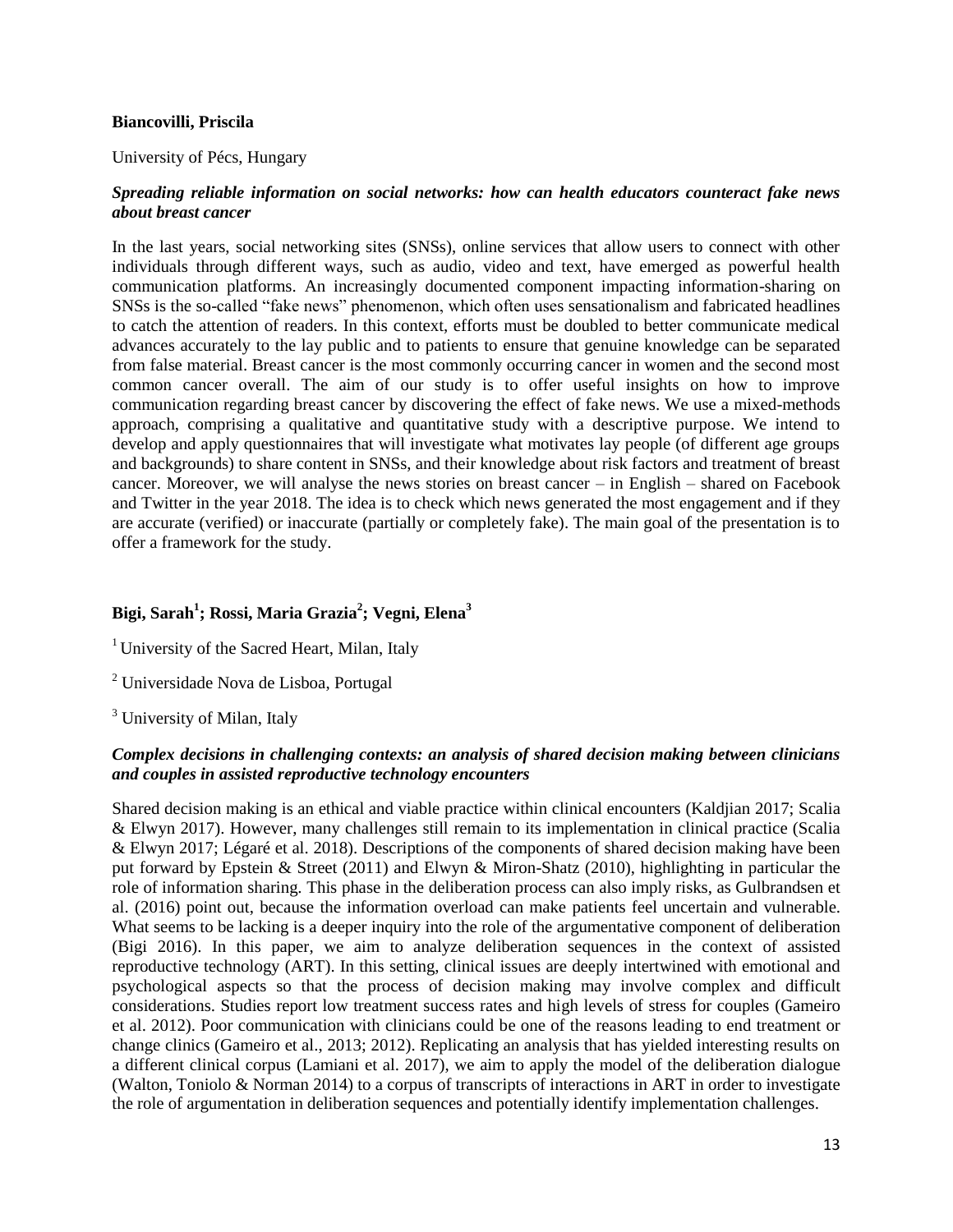#### **Brembilla, Giovanni; Moretti; Roberto, Tersalvi, Carlo Alberto; Valoti, Marinella; Zenoni, Giuseppe**

ATS Bergamo UOS Promozione della salute, Italy

#### *Moovin' Bergamo*

Introduction: A sedentary lifestyle is a major risk factor for health. According to the PASSI study, 42.6% of citizens in Lombardy are "partially active" and 21% of them are "sedentary". To address this problem, ATS Bergamo, in compliance with the WHO guidelines, has promoted the organization of community competitions through the use of the *Moovin* app.

Objective: Increase the practice of physical activity in the Bergamo area involving at least 5000 people in the short term and at least 30,000 within 5 years.

Methods: Development of institutional partnerships: ATS Bergamo, Municipality of Bergamo, University of Bergamo and Sesaab Group (Eco di Bergamo). Development of a specific pedometer (Moovin) and organization of competitions strongly supported by media communication campaigns.

Results and conclusions: In May 2018 and 2019, two monthly "from Bergamo to the Moon"competitions were organized. 15,000 people were involved. In the second edition, there was a decrease in participants probably due to very bad weather conditions and the presence of many holidays in the period. We are now able, with *Moovin*, to organize competitions involving schools, pharmacies, workplaces, etc. In the first two competitions we organized, more than 500 groups were spontaneously formed and about 1,000,000 km were covered. The difference between *Moovin* and the most famous pedometer apps lies in the involvement of institutions in promoting the initiative in communities, workplaces, health and school settings. This could make the difference in the coming months on the involvement of sedentary people, as we observed in our experience particularly in the workplace and in pharmacies.

#### **Brookes, Gavin**

Lancaster University, UK

#### *Obesity in the news: A corpus-based comparison of tabloids and broadsheets in the UK*

Obesity is a medical term used to describe the condition in which a person is very overweight and has a large amount of body fat. In the United Kingdom (UK) – the context for this study – a person can be diagnosed as being obese if they have a Body Mass Index (BMI) score of 30 or more (National Health Service, 2018). Obesity is regarded as a major health concern in the UK, where it is presently estimated that around 60% of adult men and 50% of women are either overweight or obese (Office for National Statistics, 2017). This prevalence is predicted to increase in the future, with projections suggesting that as many as 74% of men and 64% of women living in the UK could be either overweight or obese by 2030 (World Health Organisation, 2015). This rising prevalence has been linked to the increasing rates of several life-shortening conditions, including heart disease, type 2 diabetes and some types of cancer (National Health Service, 2018). Given its increasing prevalence and perceived health consequences, obesity constitutes a persistently newsworthy topic in the UK as in other countries. Existing research into this media coverage has demonstrated the tendency for it to be deeply stigmatizing for people affected by obesity, who are represented as failing to discipline, regulate and contain their bodies (Bonfiglioli, et al., 2007; Boyce, 2007; Boero, 2013) – transgressions which can in turn lead to social marginalisation and evoke derision, repulsion and even disgust from others (Lupton, 2018).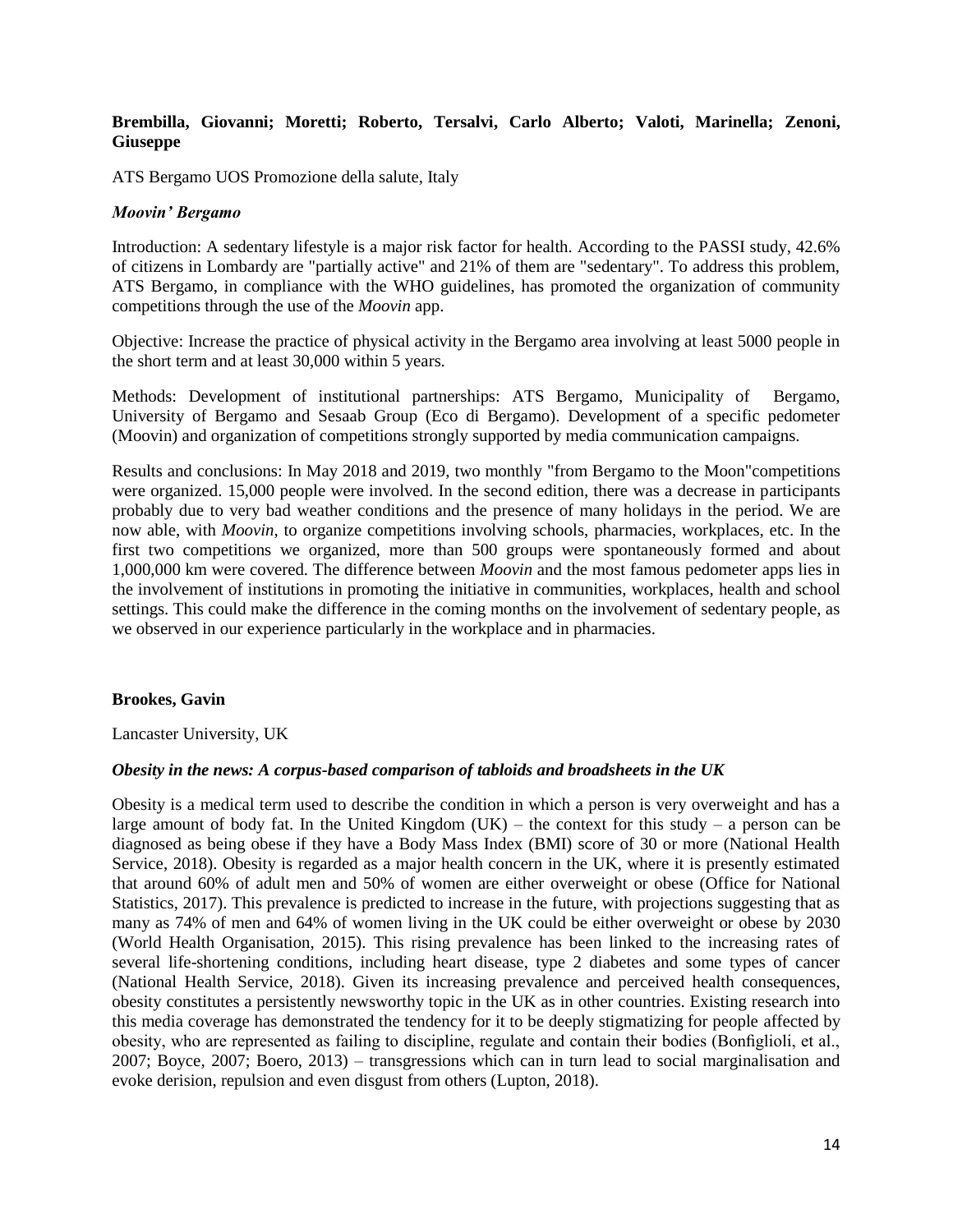The research reported in this talk is based on a purpose-built corpus of articles about obesity published across eleven UK national tabloid and broadsheet newspapers over a ten-year period spanning 2008 to 2017 (inclusive). This amounts to 43,884 articles (36,203,844 words). Taking a corpus linguistic approach to critical discourse studies, this talk will compare the ways in which the topic of obesity is framed by UK tabloids and broadsheets. The analysis shows that while the tabloids represent obesity as a disease that exists inside individuals, the broadsheets tend to frame it as a social problem. A corollary of these framings is that, for the tabloids, responsibility for preventing and 'curing' obesity rests with the individuals affected by it, meanwhile for the broadsheets the lion's share of responsibility for obesity rests with government and food industries. These framings are then interpreted in relation to the wider society in which they have been produced and consumed, as well as their implications for promoting contented bodily attitudes and encouraging so-called 'healthy' behaviours in members of the public.

# **References**

Boero, N. (2013). Obesity in the media: social science weighs in. *Critical Public Health*, 23(3), 371-380.

Bonfiglioli, C., King, L., Smith, B., Chapman, S. and Holding, S. (2007). Obesity in the media: Political hot potato or human interest story? *Australian Journalism Review*, 29(1), 53–61.

Boyce, T. (2007). The media and obesity. *Obesity Reviews*, 8(1), 201–205.

Lupton, D. (2018). *Fat* (2<sup>nd</sup> edition). London and New York: Routledge.

National Health Service (2018). Overview: Obesity [online]. Available: <https://www.nhs.uk/conditions/obesity/>.

Office for National Statistics (2017). Statistics on Obesity, Physical Activity and Diet, England [online]. Available: < https://www.gov.uk/government/statistics/statistics-on-obesity physical-activity-anddiet-england-2017>.

World Health Organisation (2015). The challenge of obesity - quick statistics [online]. Available: <http://www.euro.who.int/en/health-topics/noncommunicable diseases/obesity/data-and statistics>.

# **Centonze, Laura; Maglie, Rosita**

University of Bari 'Aldo Moro', Italy

#### *Narrative patterns in the digital representation of visual ageism in the media*

"Visual ageism" in its representation in the media (Loos and Ivan 2018) is the social practice which visually underrepresents older people or misrepresents them in a biased way. In order to deconstruct these prejudiced narratives about ageing, efforts have been made over the years in order to provide alternative ways for representing ageing, one of which has undoubtedly been by the publication of the American Medical Association (AMA) Manual of Style (2007) by the Journal of the American Geriatrics Society (JAGS), which includes a selection of correct and preferred terms to avoid discriminating practices and negative stereotypes on older adults. The present corpus-assisted multimodal discourse study (Baker et al. 2008, Ledin and Machin 2018, Adolphs and Carter 2013) moves from the analysis of a non-governmental organization website, namely #Disrupt Aging, to collect the stories older adults throughout the site. Afterwards, it draws on the AMA style (AMA 2007) and the suite of FrameWorks tools (2017) to analyse 68 video-stories in search of dominant patterns of thinking and speaking of older people, and to find out which narrative and/or theme dominates and thus represents a recurring narrative pattern in the study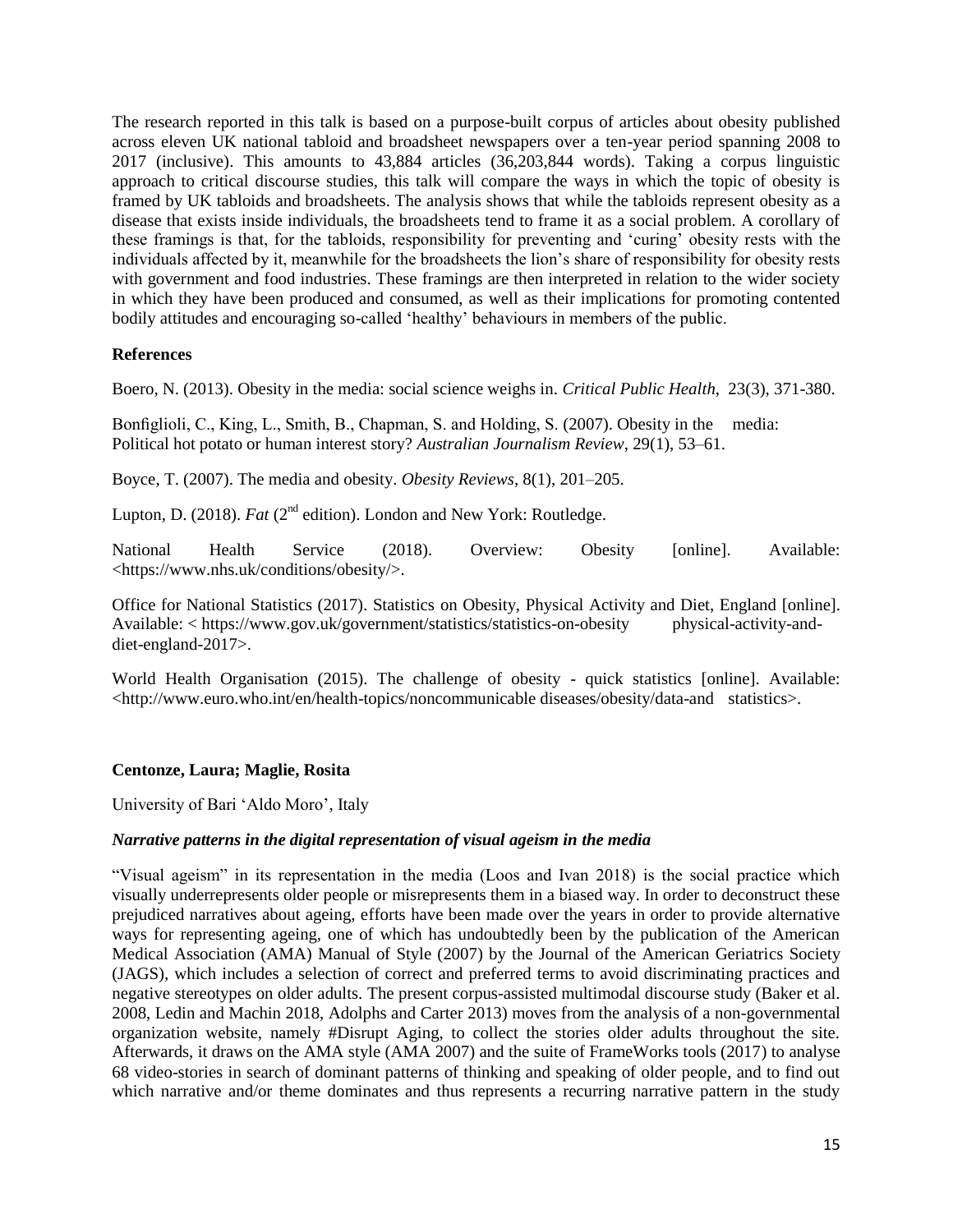corpus and in relation to certain groups of people. The study also involves an analysis of speech act distribution (Searle 1969, 1983) in order to gain insights into how their use intersects with dominant patterns of thinking and speaking of older people.

#### **Consonni, Stefania**

#### University of Bergamo, Italy

# *Verbal vs. Visual Epistemicity in Healthcare Discourse: Research Articles vs. Digital Infographics*

This presentation analyses a taxonomy of linguistic vs. graphical strategies used for the encoding of epistemic modality in the specialized domain of healthcare discourse, in particular regard to verbal/visual resemiotization processes and within a corpus of research articles and matching digital infographic synopses, published in the BMJ in 2017-18. Sitting at different angles of the scripto-visual pyramid, words and graphics deploy different strategies concurring in the discursive construction and validation of evidence-based clinical knowledge, both within and outside the scientific community. While the scriptural mode constructs empirical reality using written verbal argumentative patterns – pivoting on abstract, discontinuous and temporal semiotic resources – the graphical mode, coaxing data into visual patterns, frames and visualizes quantities and processes using signs that are sensorial, contiguous and spatial, and which facilitate comparison, pattern recognition and further cognitive functions with respect to phenomena. Within the framework of Systemic Functional Grammar, and drawing from multimodal analysis, social semiotics, and medical discourse analysis, this paper looks at the expression of epistemic modality (the 'modality of knowledge') within such resemiotization processes, by identifying and quantifying the main boosting vs. hedging strategies used for cross-semiotic realizations of the same meanings in traditional scientific prose and digital infographics. The research question is therefore: how differently is epistemic modality (and the related expression of impossibility, improbability, possibility, probability and certainty) codified by linguistic and graphical strategies within on-page vs. on-screen genres? And what impact does such cross-semiotic, multi-literacy cooperation have on the pragmatic and communicative functions of healthcare discourse?

# **De Nard, Francesca1,2; Robin, Thomas2,3,4; De Vita, Erica2,5; Ethics and Public Health working group2,6; de la Torre Pérez, Laura4,7**

<sup>1</sup> Postgraduate School in Public Health, Department of Biomedical Sciences for Health, University of Milan, Italy

<sup>2</sup> Committee of Medical Residents; Italian Society of Hygiene, Public Health and Preventive Medicine

<sup>3</sup> Postgraduate School in Public Health, Department of Public health Sciences, University of Turin, Italy

<sup>4</sup> European Network of Medical Residents in Public Health (Euronet MRPH)

<sup>5</sup> Postgraduate School in Public Health, Department of Translational Research, New Technologies in Medicine and Surgery, University of Pisa, Italy

 $6$  Ethics and Public Health working group members: Francesca De Nard (University of Milan), Fabrizio Toscano (University of Siena), Stefano Guicciardi (University of Bologna), Viviana Santoro (University of Rome 'Tor Vergata'), Erica De Vita (University of Pisa), Filippo Quattrone (University of Pisa), Giacomo Crotti (University of Milan 'Bicocca'), Francesca Butera (University of Genova), Irene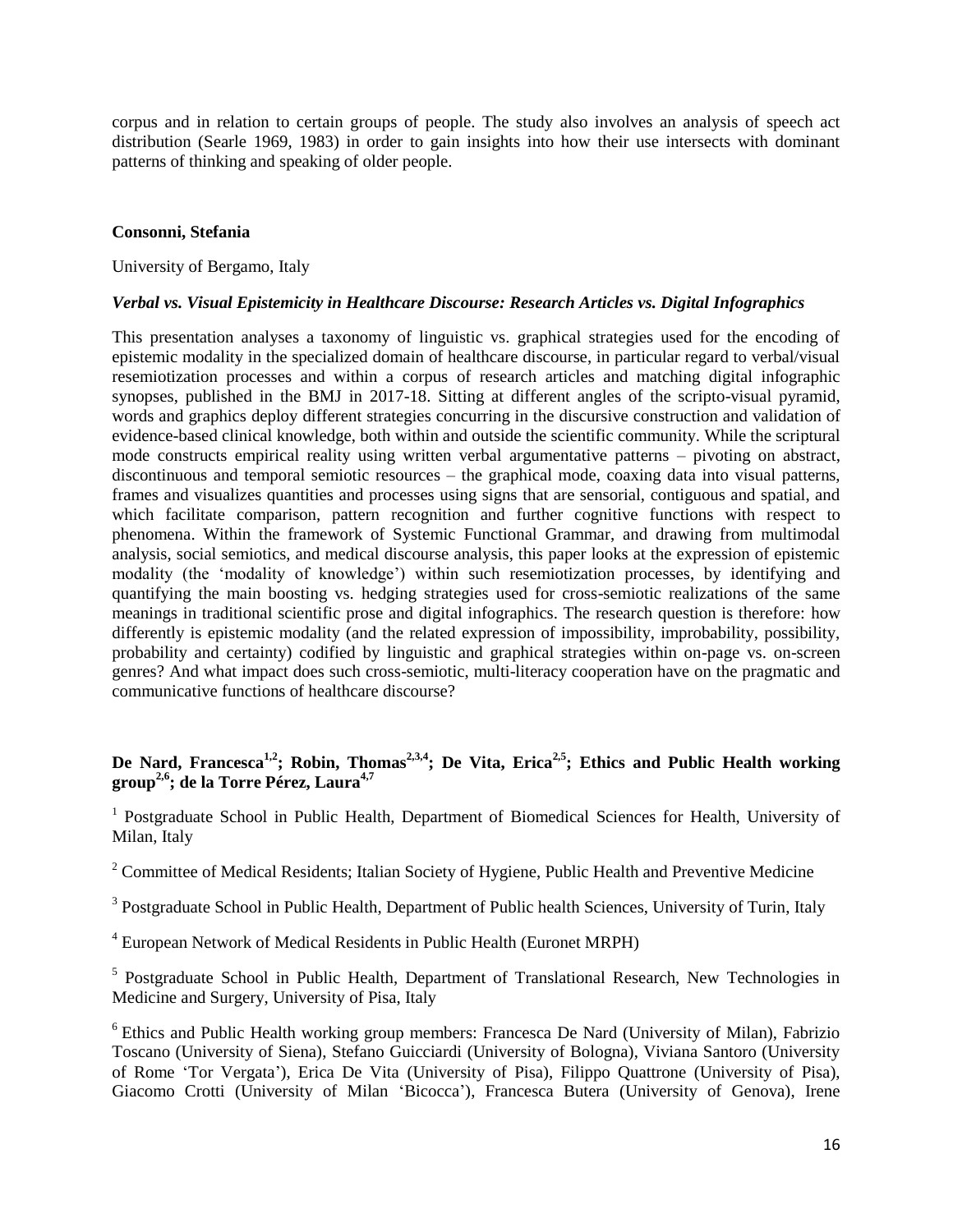Schenone (University of Genova), Matteo Letzgus (University of Milan), Robin Thomas (University of Turin)

<sup>7</sup> Residency in Public Health, Servei de Medicina Preventiva i Epidemiologia. Hospital Clínic de Barcelona, Spain

# *The importance of being Earnest. European Public Health residents' opinions on the ethics of online medical debunking*

Debunking misinformation is a growing online practice between health advocates. Nevertheless, specific evidence-based guidelines are lacking and ethical recommendations on medical online professionalism are scarce. Our aim is to describe European Public Health residents' opinions on the ethics of debunking. We used a mixed-method approach during the European Network of Medical Residents in Public Health (EuroNet MRPH) meeting in Turin, April 2019. We administered an online survey. Participants discussed the online survey results along with open questions regarding the ethics of debunking. We recorded the discussion and analysed it through thematic analysis. Thirty-eight residents from 6 countries of residency participated. Thirty-five participants (92,1%) considered primary health education a priority in respect to debunking. Twenty-seven participants (71.1%) argued that debunking should be performed by medical associations, 24 (63.2%) by experts with recognized credibility, 20 (52.6%) by political institutions, 13  $(34.2\%)$  by health journalists/bloggers, and 5 (13.2%) by social media users. Participants identified among the priorities of debunking- ethical guidelines (17, 44.7%), operational guidelines (16, 42.1%), timeliness of counter-information and institutional monitoring of debunking sites (both 14, 36.8%). We identified four main themes within the discussion: the importance of school in teaching critical thinking, health literacy and civil discussion; specific priorities of social media communication (credibility and timeliness); the need of specific expertise; and ethical issues with using controversial marketing techniques, especially social media bots, which probably also spread pro-vaccine contents. European public health residents showed interest and commitment to medical debunking, and reported a lack of specific ethical guidelines.

#### **Fiammenghi, Carlotta**

University of Milan, Italy

#### *The "vaccine controversy" on the world wide web*

The present project seeks to analyse contemporary discourses around the topic of vaccines and vaccination, with a particular interest in discourses enforcing doubts about their effectiveness and fears of their alleged risks. Contestation of vaccines is not actually a new phenomenon: in tracing its history, Offit (2008, 2011) and Durbach (2004) underline how doubts and fears of vaccines have existed since their invention in the 19th century and are often linked to wider public, political, and social debates. In many ways, the 19th, 20th, and 21st-century vaccine controversies have much in common; however, there are also some differences. These differences are principally a matter of degree and are also strictly linked to the rise and spread of modern resources for dissemination of health information, such as television, radio, and the internet (Zimmerman et al., 2005). The aim of this project is therefore to investigate the nature of the contemporary anti-vaccine discourse, in the light of the advent of new communication technologies, mass media, social media, and the world wide web, with a particular interest on the role that narration and emotions play in the construction of both anti-vaccine and pro-vaccine discourses. To do this, a multimodal critical discourse analysis of anti-vaccine and pro-vaccine websites and materials obtained from the world wide web and from the iWeb corpus (Davies, 2018-) will be carried out to identify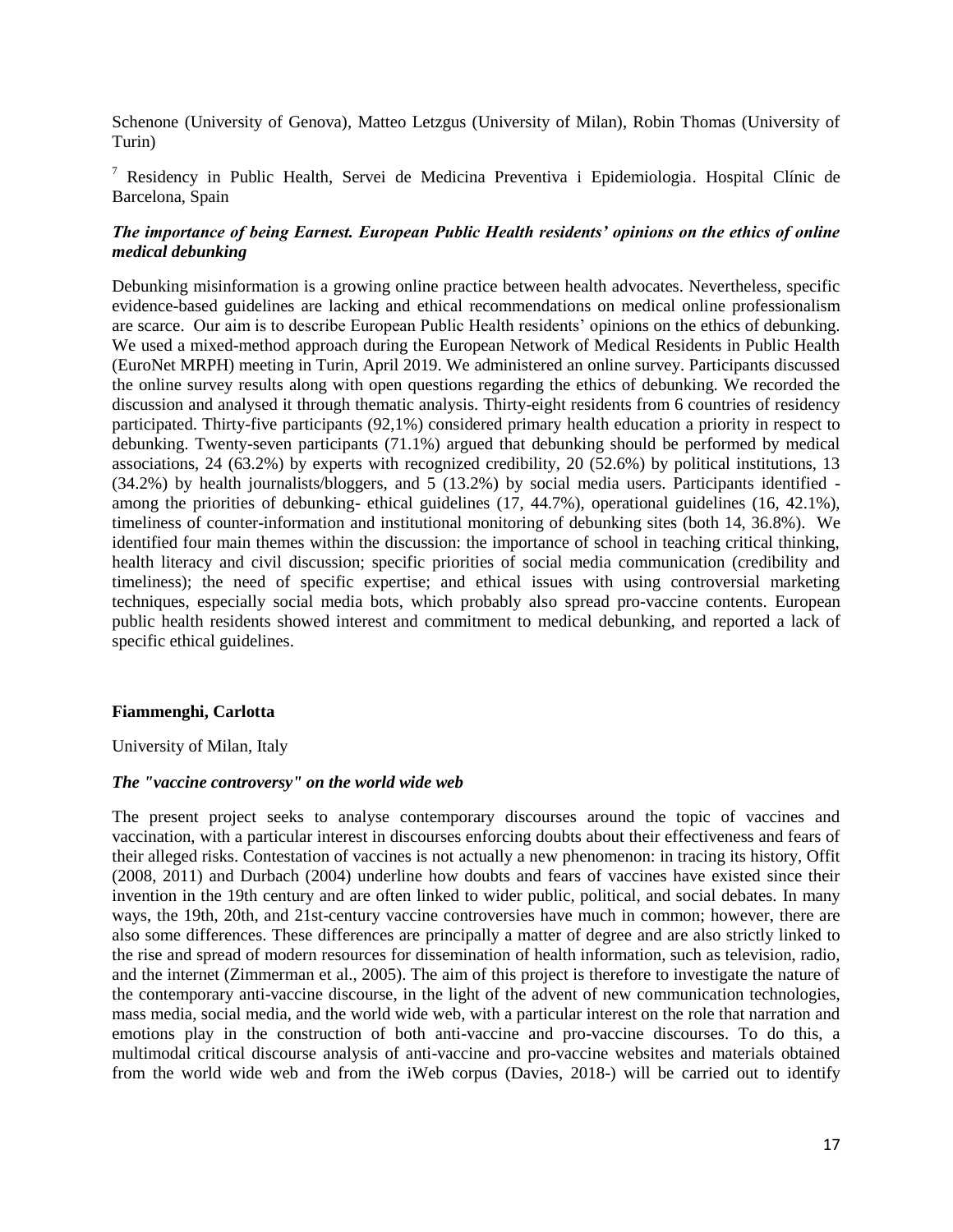rhetorical moves and characteristics used to make the case against or for vaccines. The objective is to devise effective strategies to better promote scientific claims.

#### **Foccaert, Annelies**

King's College London, UK

# *Investigating the diagnosis of autism in women: a sociolinguistic approach to the identity constructions of autistic women on Facebook groups*

Although Autism Spectrum Condition is a highly investigated topic in various research areas, especially in biomedical areas, not much knowledge is available on the characteristics of autism in girls and women. As a result, they often struggle to receive an accurate and timely clinical diagnosis, which can have negative consequences for their well-being. In my PhD project I seek to offer an alternative approach to researching autism that focusses on girls and women's personal experiences with the diagnostic process. I adopt a sociolinguistic approach to examine posts and comments shared on Facebook groups by and for autistic women and combine elements of small stories research (Georgakopoulou, 2007), critical autism studies (Orsini and Davidson, 2013; Milton, 2014; O'Dell et al., 2016) and netnography (Kozinets, 2010) to analyse how different identities are collaboratively constructed in online stories. In this presentation I will reflect on how ethical considerations have shaped my research design and I will discuss my initial findings on how identities are created in interactions in online autistic communities. More insight into autistic girls and women's experiences will help to develop a better understanding of how they express autism and can provide ideas on how the diagnosis process might be improved.

#### **References**

Georgakopoulou, A. (2007) *Small Stories, Interaction and Identities*. Amsterdam: John Benjamins Publishing Company.

Kozinets, R. V. (2010) 'Netnography: Doing ethnographic research online', *International Journal of Advertising*. doi: 10.2501/S026504871020118X.

Milton, D. E. M. (2014) 'Autistic expertise: A critical reflection on the production of knowledge in autism studies', *Autism*, 18(7), pp. 794–802. doi: 10.1177/1362361314525281.

O'Dell, L. et al. (2016) 'Critical autism studies: exploring epistemic dialogues and intersections, challenging dominant understandings of autism', *Disability and Society*, 31(2), pp. 166–179. doi: 10.1080/09687599.2016.1164026.

Orsini, M. and Davidson, J. (2013) 'Critical Autism Studies: Notes on an Emerging Field', in Davidson, J. and Orsini, M. (eds) *World of Autism: Across the Spectrum of Neurological Difference*. University of Minnesota Press, pp. 1–28.

# **Irons, Katherine**

University of Nottingham, UK

*'Science Sells the Skinny': A multimodal critical discourse analysis (MCDA) of online herbal weight loss advertisements*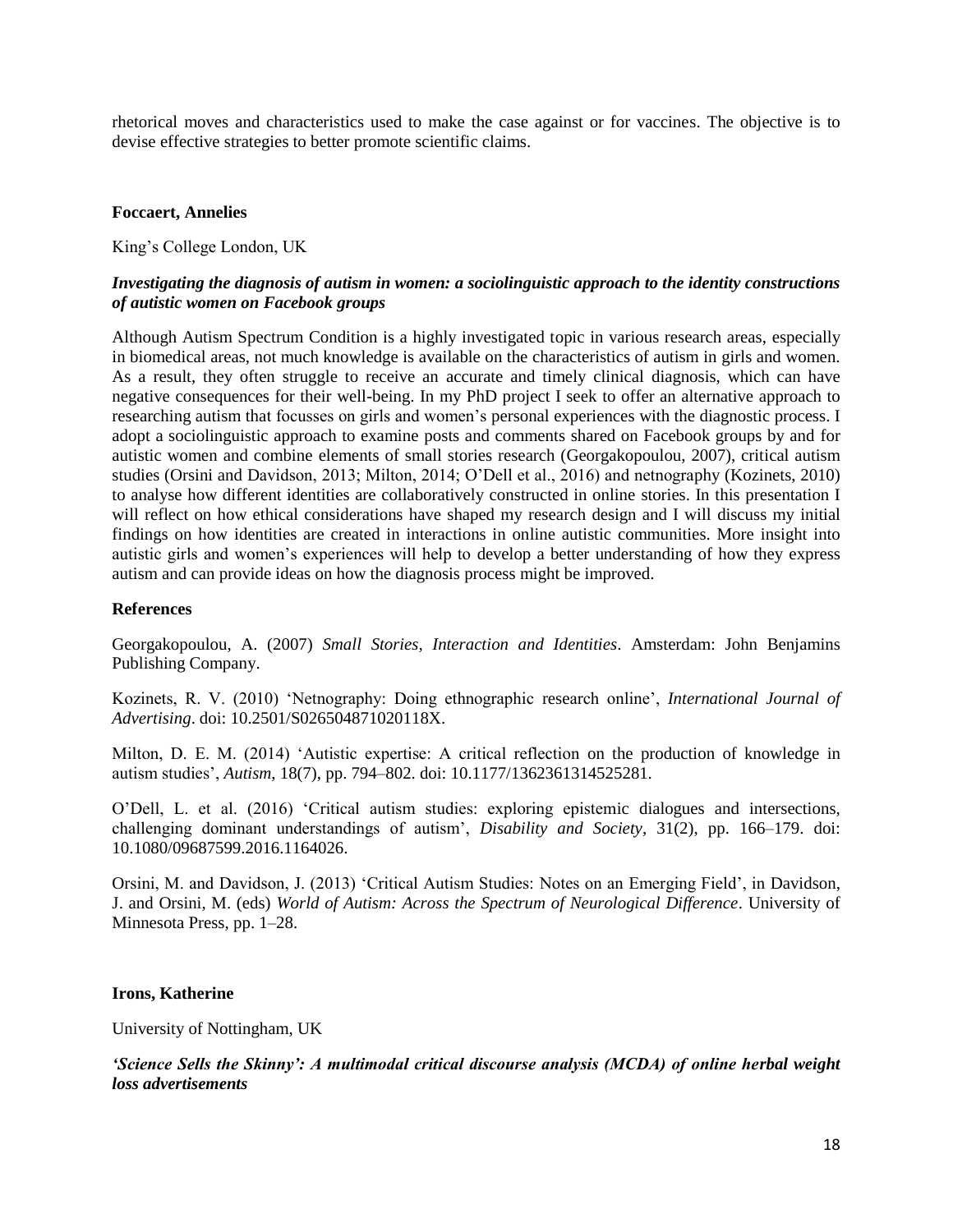The Internet has provided a window for the pharmaceutical industry into people's domestic spaces, and facilitated the advertisement and purchase of pharmaceutical goods (Fox et al, 2005d). Whilst direct to consumer marketing of pharmaceuticals, including weight loss pills, is not permitted in in the UK, these marketing restrictions are bypassed with the replacement of herbal supplement promotions (Appelbaum, 2006:446). Significantly, online sellers of potentially dangerous slimming pills are putting "desperate dieters' health at risk by seducing them with the promise of quick-fix weight loss and discreet online deliveries" (MHRA, 2017). By examining the website data of four purveyors of herbal weight-loss products, I aim to explore the persuasive, discursive strategies that marketers employ to sell commercial products. Qualitative analysis that accounts for the multiple semiotic modes of website data is increasingly urgent since 'speech and language no longer appear adequate in understanding representation and communication in contemporary global, fluid and networked society' (Jewitt, 2009:114). Accordingly, using the framework of 'multimodal critical discourse analysis', I identify visual and verbal codes of medicine and science which span the breadth of the herbal supplement websites. In particular, I illustrate the multiple ways in which the websites seek to construct representations of the doctor, and the patient in order to legitimise a culture of drug consumption for benign bodily conditions, a process which augments the ever-increasing phenomenon of 'pharmaceuticalisation' (Abraham, 2010).

# **References**

Abraham, J. (2010). Pharmaceuticalization of Society in Context: Theoretical, Empirical and Health Dimensions. *Sociology*, 44(4), 603–622.

Fox, N.J et al, (2005d) A sociology of technology governance for the information age: the case of pharmaceutical consumption, *Sociology*, 40, 2, 315-334.

Jewitt, C. (Ed.) (2009). *The Routledge Handbook of Multimodal Analysis*. London: Routledge.

Medicines and Healthcare products Regulatory Agency (2017) *Annual Reports and Accounts*.

# **Lazzaro-Salazar, Mariana<sup>1</sup> ; Sokól, Malgorzata<sup>2</sup> ; Sowinska, Agnieszka<sup>3</sup>**

<sup>1</sup>Universidad Católica del Maule, Chile

<sup>2</sup> University of Szczecin, Poland

<sup>3</sup> Universidad Católica del Norte, Chile

# *Virtual consultations as sites for professional identity negotiation: A comparison of physicians' clinical discussions in blogs and Whatsapp groups in Chile and Poland*

Digital media is increasingly being used by healthcare professionals to discuss medical issues within their professional group. The paper aims to investigate the function of these 'virtual consultations' in diverse digital media contexts. To achieve this, we draw on and compare two contexts: monocultural medical blogs of Polish doctors, which are open online and addressed to diverse audiences, and conversations among migrant doctors in an intercultural WhatsApp® group in Chile. The Whatsapp® data for this paper was collected between October 2016 and July 2018, and focuses particularly on Venezuelan doctors, who were the most active in this group. The corpus comprises over 700 thousand words. In the case of the blogs, the data comes from 7 blogs run by individual physicians and was gathered between 2014 and 2018. The blog corpus comprises over 400 thousand words. Following a social interactional approach to identity (Bucholtz and Hall 2005, 2008), the qualitative analysis of the data explores, and illustrates in detail, how doctors exploit the affordances of digital media to re-conceptualize and negotiate their identity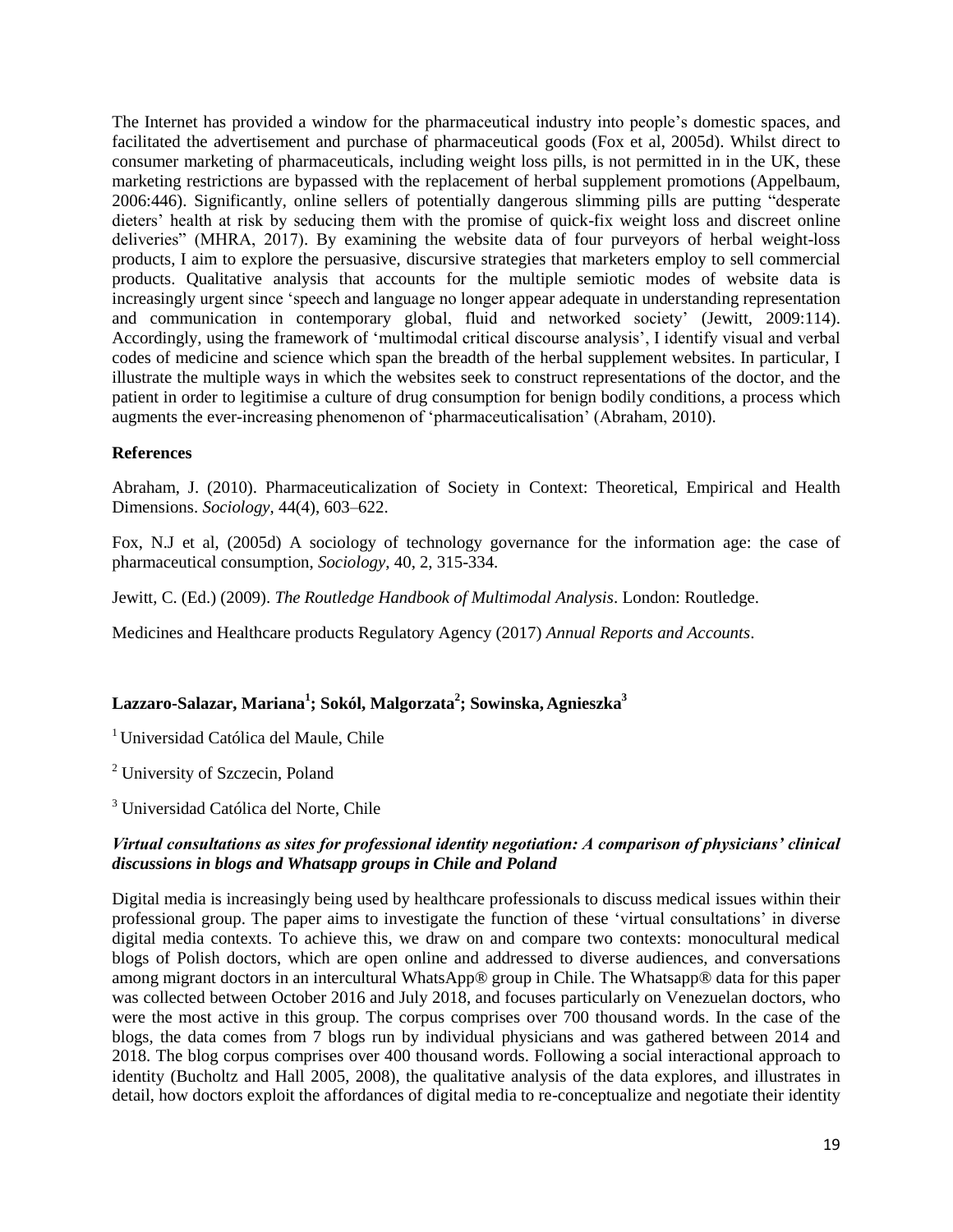and expertise as a way to make sense and adapt to challenging professional experiences. In this sense, the paper shows how the Polish bloggers extensively engage in clinical experience sharing and self-disclosure to seek approval from their peers and to balance patients' expectations amidst the institutional barriers of the healthcare system in Poland. Moreover, the paper will discuss how Whatsapp discussions provide space for doctors' sense-making processes of their migration experience in Chile.

# **References**

Bucholtz, M., Hall, K., 2005. Identity and interaction: a sociocultural linguistic approach, *Discourse Studies* 7 (4–5), 585–614.

Bucholtz, M., Hall, K., 2008. Finding identity: theory and data, *Multilingua* 27 (1–2), 151–163.

# **Melander, Ida**

Örebro University, Sweden

# *Self-referral letters: arguing for the need for specialist care*

Healthcare has been described as a "textually mediated social world" (Papen, 2010: 145), to a large extent structured around writing. This paper focusses on patient agency through an emerging genre in Sweden: self-referral letters. Although written by the patients themselves, self-referrals have the same objective as a professional doctor's referral: to refer someone to specialist care. The presentation explores selfreferrals as an emerging genre and examines the illness descriptions made in such texts. How can we understand the referrals based on their purpose: referring yourself to specialist care? The paper describes how such texts argue for the need for care, thus transforming a sick person into a medical case and reifying a particular illness experience. As such, the paper contributes to our understanding of a new type of writing that some patients engage in but requires literacy and rhetorical skills that are presumably not available to everyone in need of specialist care. The data consists of self-referrals written by women seeking care for endometriosis. This chronic disease is difficult to diagnose and characterized by symptoms in need of complex descriptions, making it an apt case to demonstrate the use of self-referrals. The data is also complemented by interviews with some of the participants to address their perspective on the writing.

# **References**

Papen, Uta. 2010. "Writing in Healthcare Contexts: Patients, Power and Medical Knowledge". In David Barton and Uta Papen (eds.), *The Anthropology of Writing: Understanding Textually- Mediated Worlds*. London: Continuum, 145-165.

# **Putland, Emma**

University of Nottingham, UK

# *Consult the public?! What combining researcher analysis and interviewee responses can help illuminate about media representations and public understandings of (people with) dementia*

Media portrayals greatly influence public understandings of health, and dementia is no exception. Extending previous research into how dementia is (too often one- dimensionally) portrayed in popular media, this paper aims to encourage greater dialogue between researchers and members of the public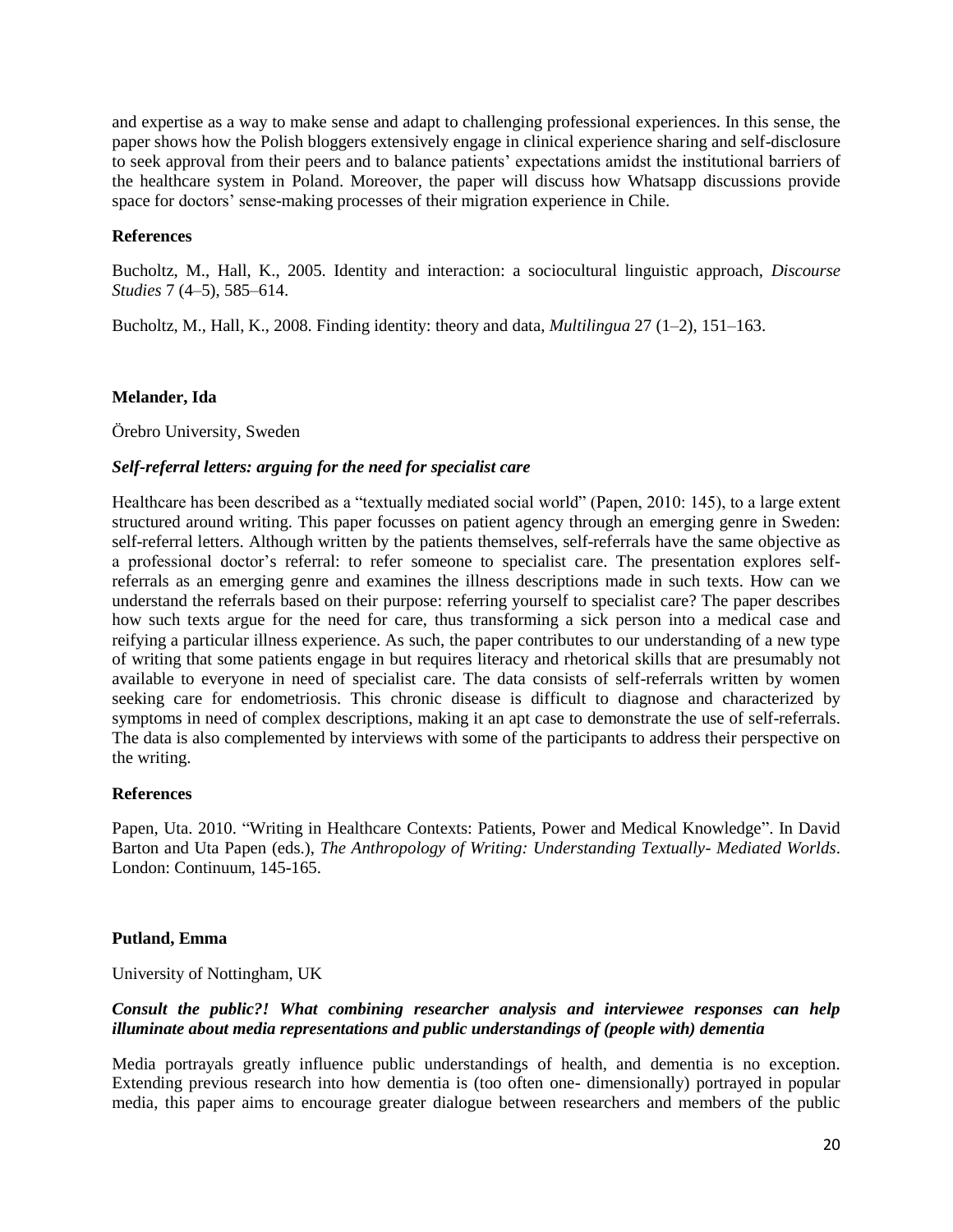when dissecting media texts. I discuss using multimodal critical discourse analysis to examine two nonprofit video adverts that present contrasting depictions of having dementia (portraying people with dementia as passive ghosts of their former selves, versus as vivacious lead vocalists of a music video). These same videos were shown during semi-structured interviews with twelve people who had differing knowledge of and contact with dementia, and which oriented around what dementia meant to participants and their responses to the adverts. Participants' explanations of dementia varied considerably, as did their interpretations of, and responses to, the two videos, including in evaluating how "accurate" and "realistic" their portrayals were. I reflect upon some of the limitations and strengths of such a research approach, including the extent to which it addresses critical discourse analyses' privileging of one subjective view (the analyst's) above all others. Following this, I outline my plans to expand upon my research to develop this further, with a broader range of data and participants. I propose that such an approach promises to bring greater insights into the heterogeneity of worldviews and responses that coexist within "the public", asking researchers to consider not only public understandings of health, but our understandings of the public itself.